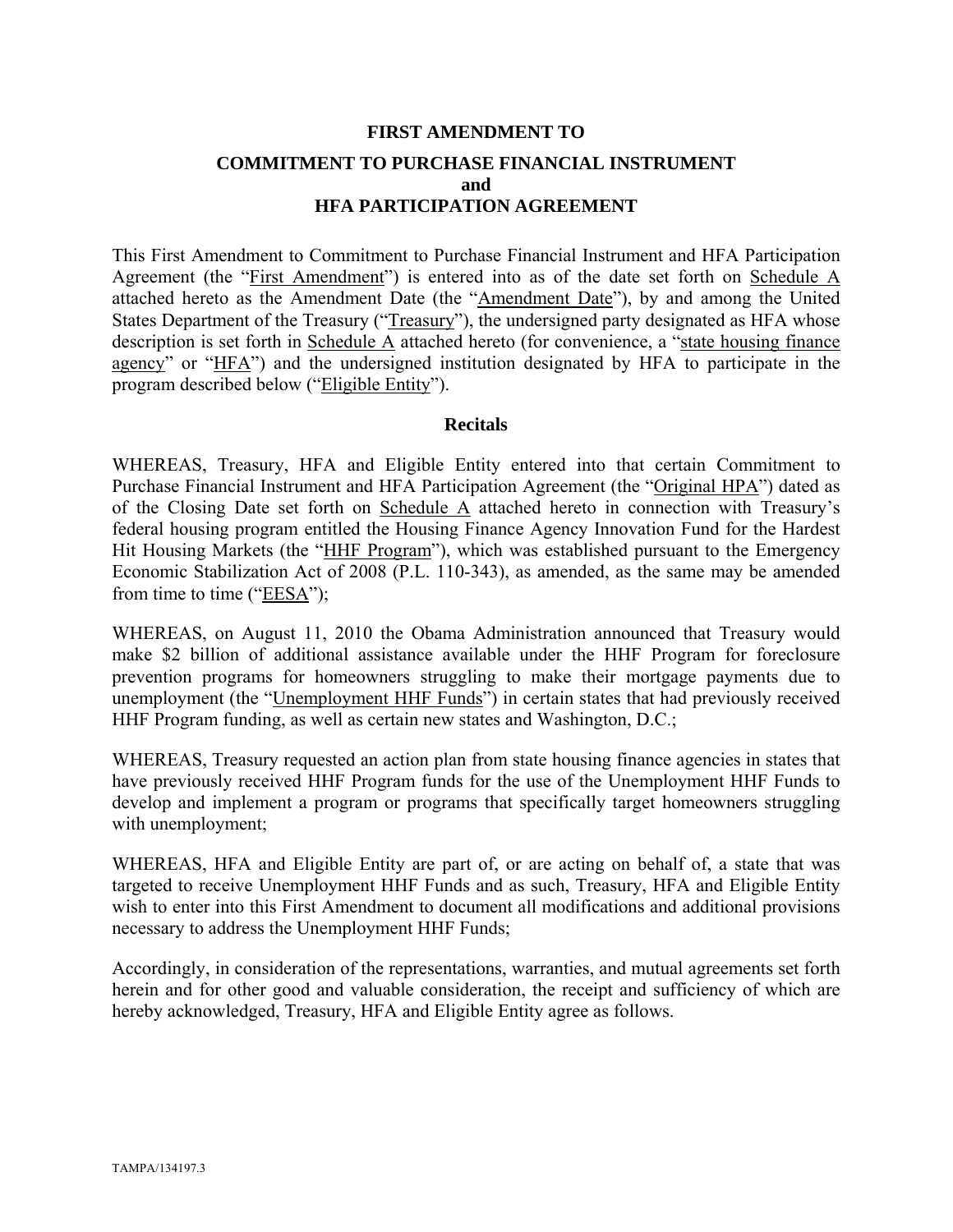## **Agreement**

## **1. Amendments**

A. Definitions. All references in the Original HPA to the "Agreement" shall mean the Original HPA, as amended by this First Amendment; all references in the Original HPA to the "Capital Draw Request" shall mean the Capital Draw Request in the form attached to this First Amendment as Exhibit C; and all references in the Original HPA to Schedules A, B or C shall mean the Schedules A, B or C attached to this First Amendment. All references herein to the "HPA" shall mean the Original HPA, as amended by this First Amendment.

B. Unemployment Programs. The following additional language shall be added to Section 3.A. of the Original HPA:

"No Capital Draw for funds in excess of the amount indicated on Schedule A attached hereto as Portion of Program Participation Cap Representing Original HHF Funds shall be permissible for (i) Services that do not Qualify as an Unemployment Program, as indicated in the applicable Service Schedule, without the approval of Treasury, or (ii) Permitted Expenses."

C. Schedule A. Schedule A attached to the Original HPA is hereby deleted in its entirety and replaced with Schedule A attached to this First Amendment.

D. Schedule B. Schedule B attached to the Original HPA is hereby deleted in its entirety and replaced with Schedule B attached to this First Amendment.

E. Schedule C. Schedule C attached to the Original HPA is hereby deleted in its entirety and replaced with Schedule C attached to this First Amendment.

F. Exhibit C. Exhibit C attached to the Original HPA is hereby deleted in its entirety and replaced with Exhibit C attached to this First Amendment.

## **2. Representations, Warranties and Covenants**

A. HFA and Eligible Entity. HFA and Eligible Entity, each for itself, make the following representations, warranties and covenants to Treasury and the truth and accuracy of such representations and warranties and compliance with and performance of such covenants are continuing obligations of HFA and Eligible Entity, each as to itself. In the event that any of the representations or warranties made herein cease to be true and correct or HFA or Eligible Entity breaches any of its covenants made herein, HFA or Eligible Entity, as the case may be, agrees to notify Treasury immediately and the same shall constitute an Event of Default under the HPA.

(1) HFA and Eligible Entity each hereby covenants and agrees that no funds in excess of the amount indicated on Schedule A attached hereto as Portion of Program Participation Cap Representing Original HHF Funds shall be used (i) to fund Services performed by Eligible Entity that do not Qualify as an Unemployment Program, as indicated in the applicable Service Schedule, or (ii) for Permitted Expenses.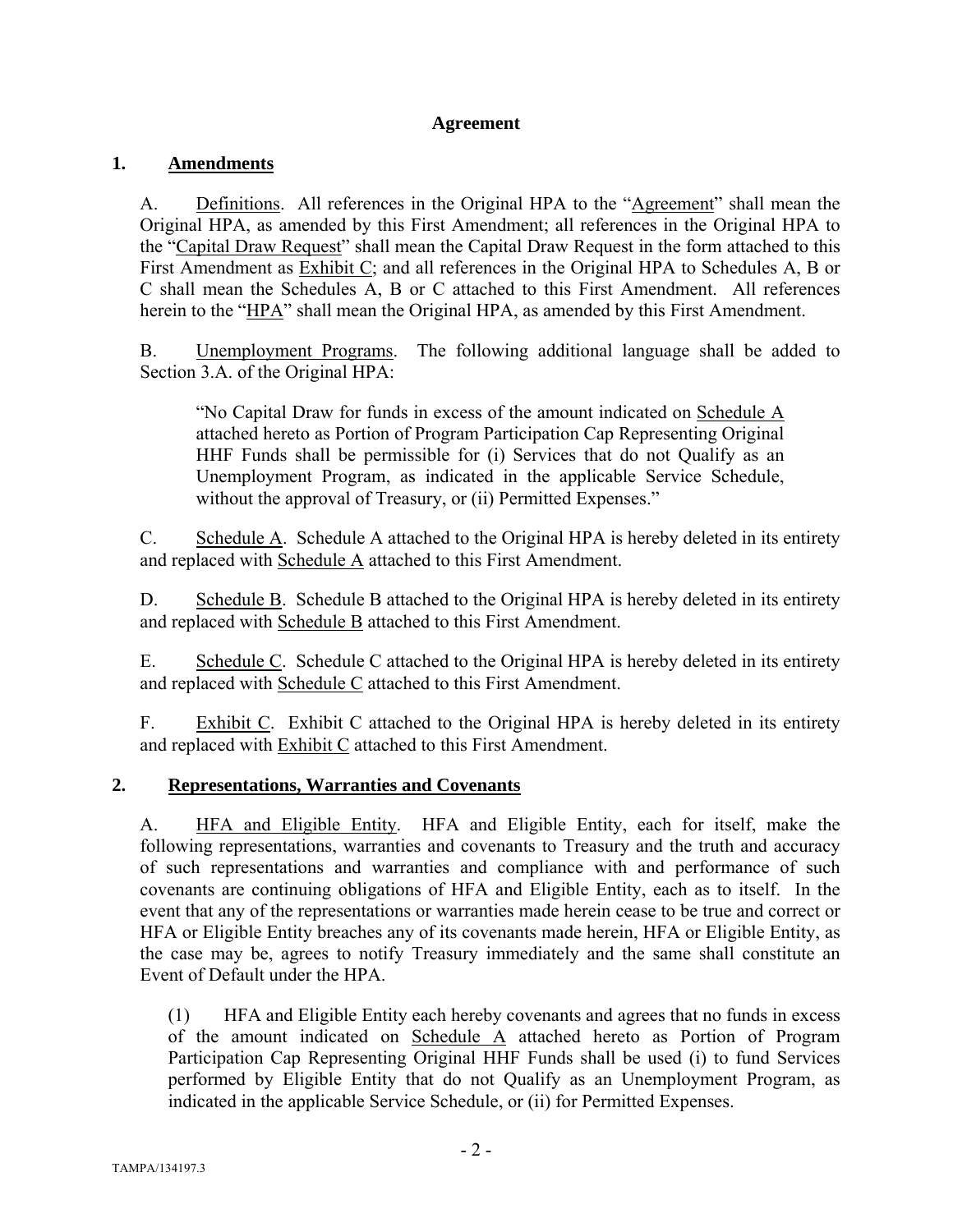(2) HFA and Eligible Entity each hereby certifies, represents and warrants as of the date hereof that each of the representations and warranties of HFA or Eligible Entity, as applicable, contained in the HPA are true, correct, accurate and complete in all material respects as of the date hereof. All covenants of HFA or Eligible Entity, as applicable, contained in the HPA shall remain in full force and effect and neither HFA, nor Eligible Entity is in breach of any such covenant.

(3) Eligible Entity has the full corporate power and authority to enter into, execute, and deliver this First Amendment and any other closing documentation delivered to Treasury in connection with this First Amendment, and to perform its obligations hereunder and thereunder.

(4) HFA has the full legal power and authority to enter into, execute, and deliver this First Amendment and any other closing documentation delivered to Treasury in connection with this First Amendment, and to perform its obligations hereunder and thereunder.

## **3. Miscellaneous**

A. The recitals set forth at the beginning of this First Amendment are true and accurate and are incorporated herein by this reference.

B. Capitalized terms used but not defined herein shall have the meanings ascribed to them in the HPA.

C. Any provision of the HPA that is determined to be prohibited or unenforceable in any jurisdiction shall, as to such jurisdiction, be ineffective to the extent of such prohibition or unenforceability without invalidating the remaining provisions of the HPA, and no such prohibition or unenforceability in any jurisdiction shall invalidate such provision in any other jurisdiction.

D. This First Amendment may be executed in two or more counterparts (and by different parties on separate counterparts), each of which shall be deemed an original, but all of which together shall constitute one and the same instrument. Facsimile or electronic copies of this First Amendment shall be treated as originals for all purposes.

## [SIGNATURE PAGE FOLLOWS; REMAINDER OF PAGE INTENTIONALLY LEFT BLANK]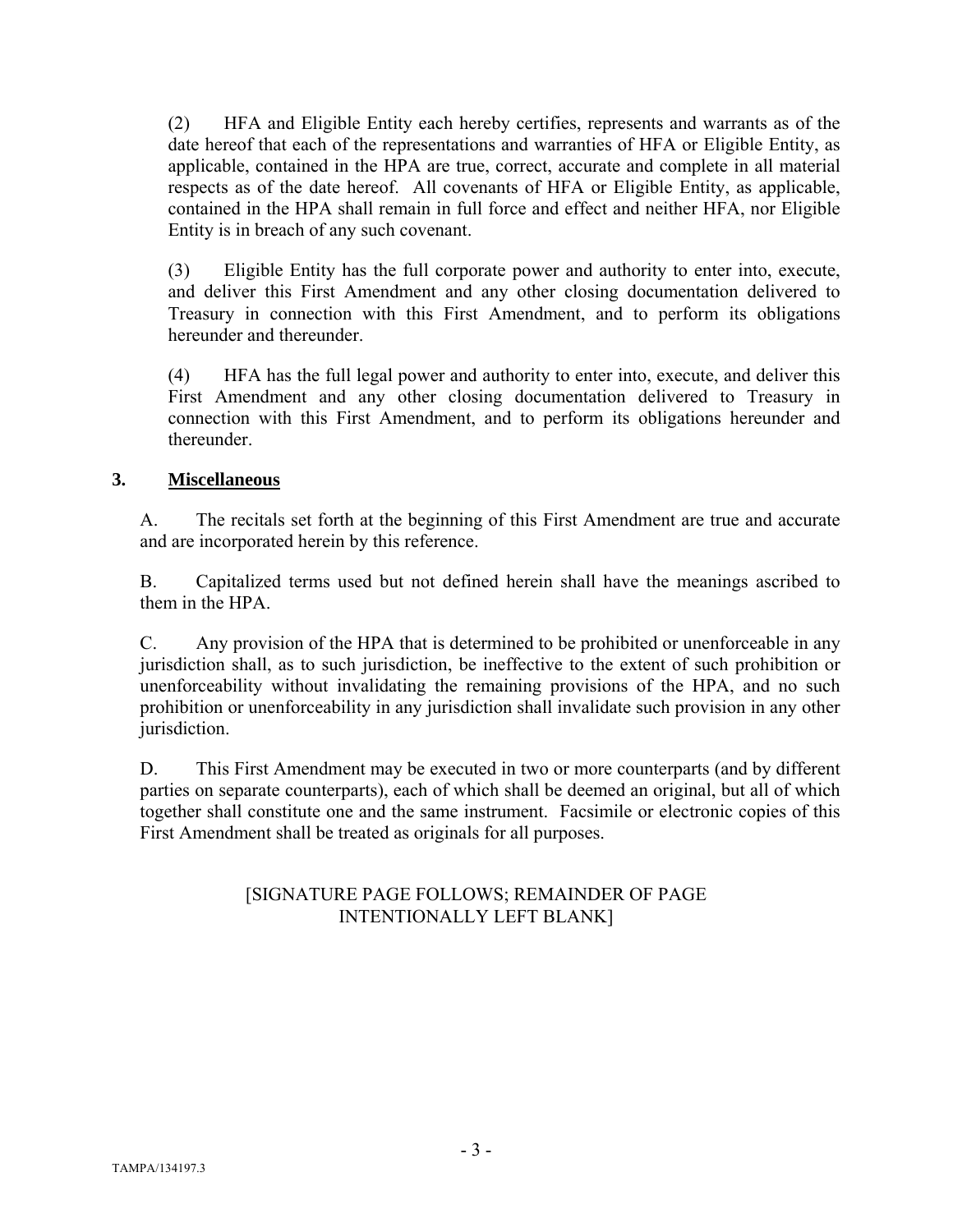**In Witness Whereof**, HFA, Eligible Entity and Treasury by their duly authorized officials hereby execute and deliver this First Amendment to Commitment to Purchase Financial Instrument and HFA Participation Agreement as of the Amendment Date.

#### **HFA**: **TREASURY**:

NORTH CAROLINA HOUSING FINANCE **AGENCY** 

UNITED STATES DEPARTMENT OF THE TREASURY

By: /s/ A. Robert Kucab By: Name: A. Robert Kucab Name: Herbert M. Allison, Jr.

Title: Executive Director Title: Assistant Secretary for Financial Stability

#### **ELIGIBLE ENTITY**:

NORTH CAROLINA HOUSING FINANCE **AGENCY** 

By: <u>/s/ A. Robert Kucab</u> **Name: A. Robert Kucab** Title: Executive Director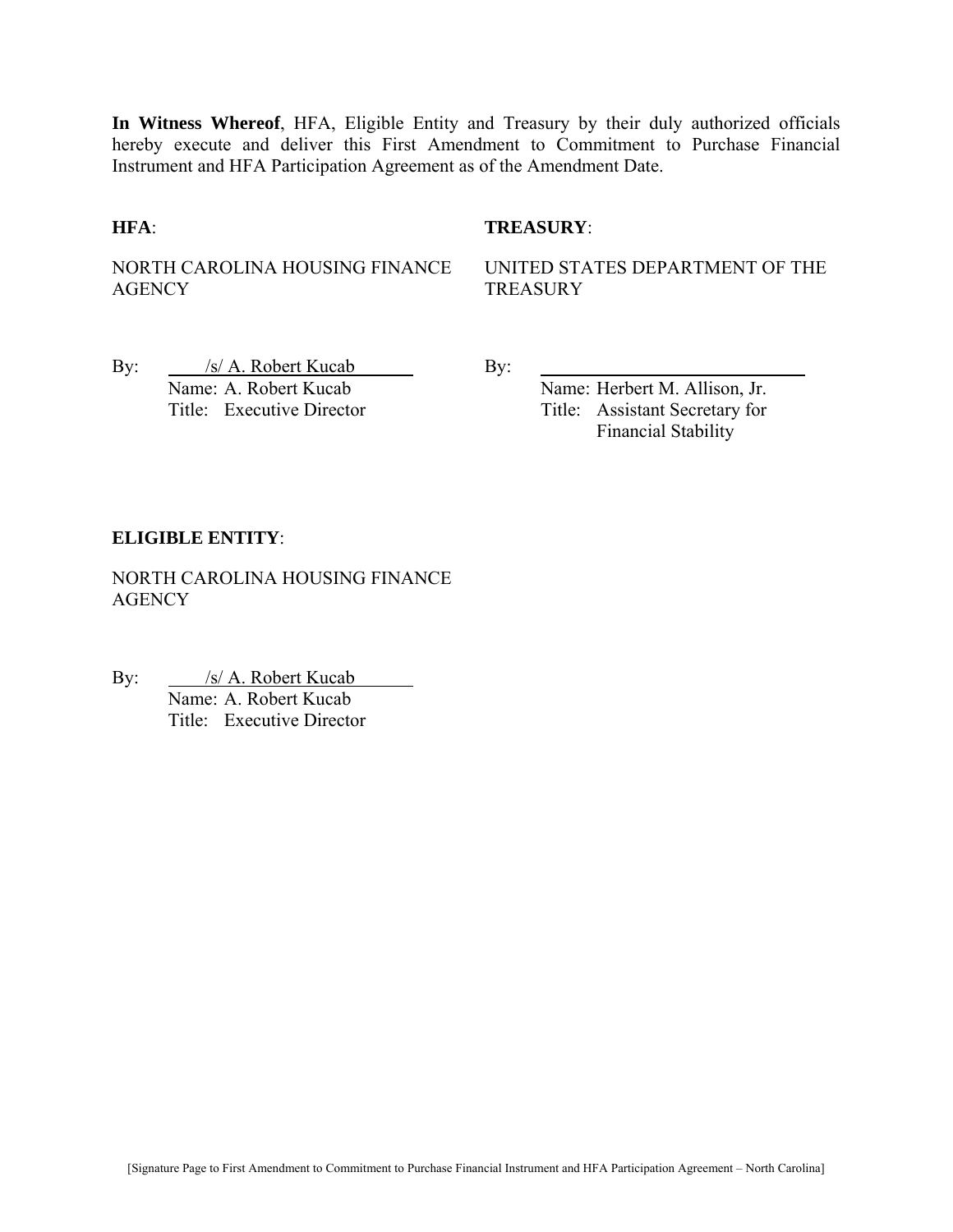In Witness Whereof, HFA, Eligible Entity and Treasury by their duly authorized officials hereby execute and deliver this First Amendment to Commitment to Purchase Financial Instrument and HFA Participation Agreement as of the Amendment Date.

HFA:

#### TREASURY:

NORTH CAROLINA HOUSING FINANCE **AGENCY** 

**TREASURY** 

By:

Name: Title:

By:

Name: Herbert M. Allison, Jr. Title: Assistant Secretary for **Financial Stability** 

UNITED STATES DEPARTMENT OF THE

#### **ELIGIBLE ENTITY:**

NORTH CAROLINA HOUSING FINANCE **AGENCY** 

By:

Name: Title: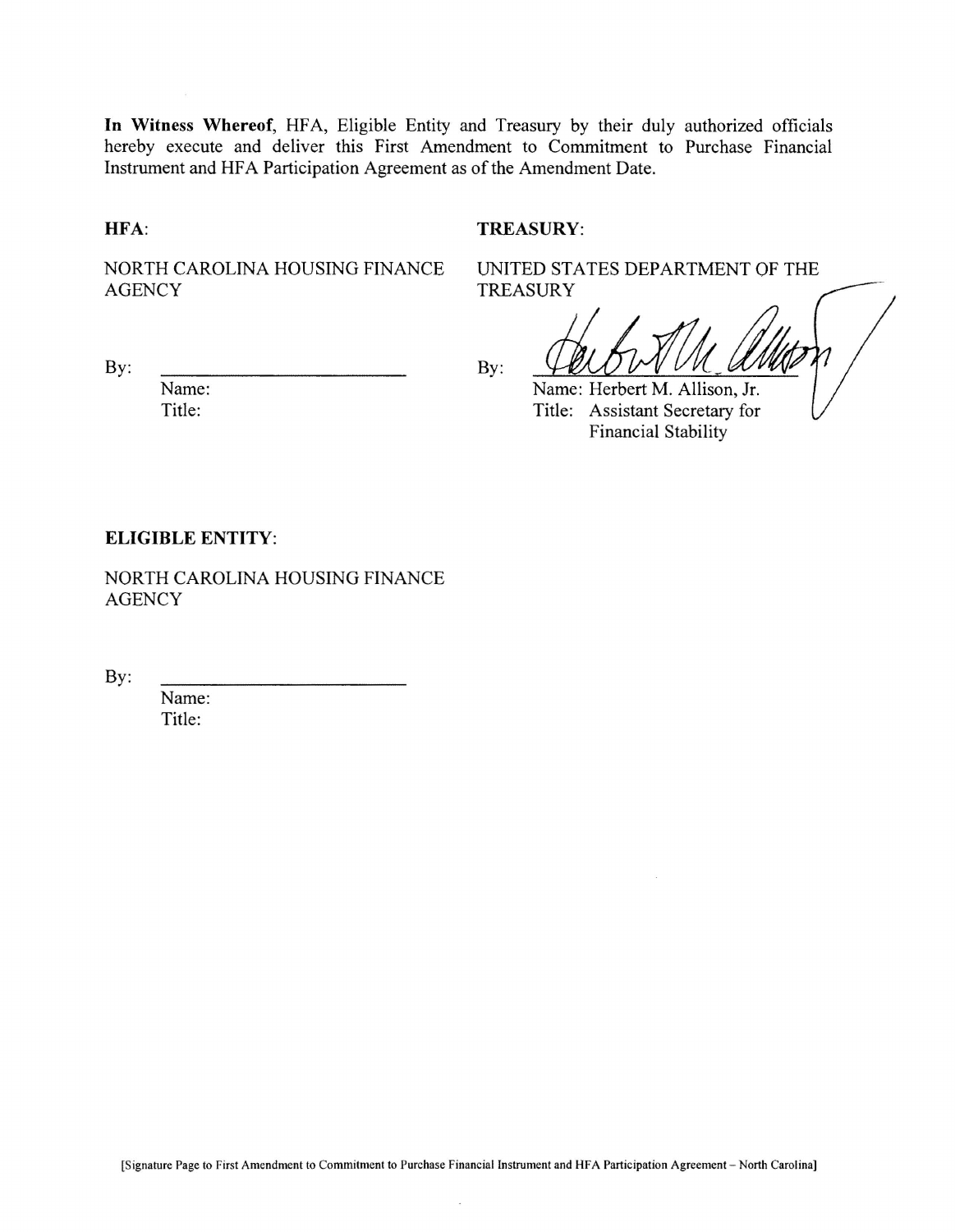# **EXHIBITS AND SCHEDULES**

- Exhibit C Form of Capital Draw Request
- Schedule A Basic Information
- Schedule B Service Schedules<br>Schedule C Permitted Expenses
- Permitted Expenses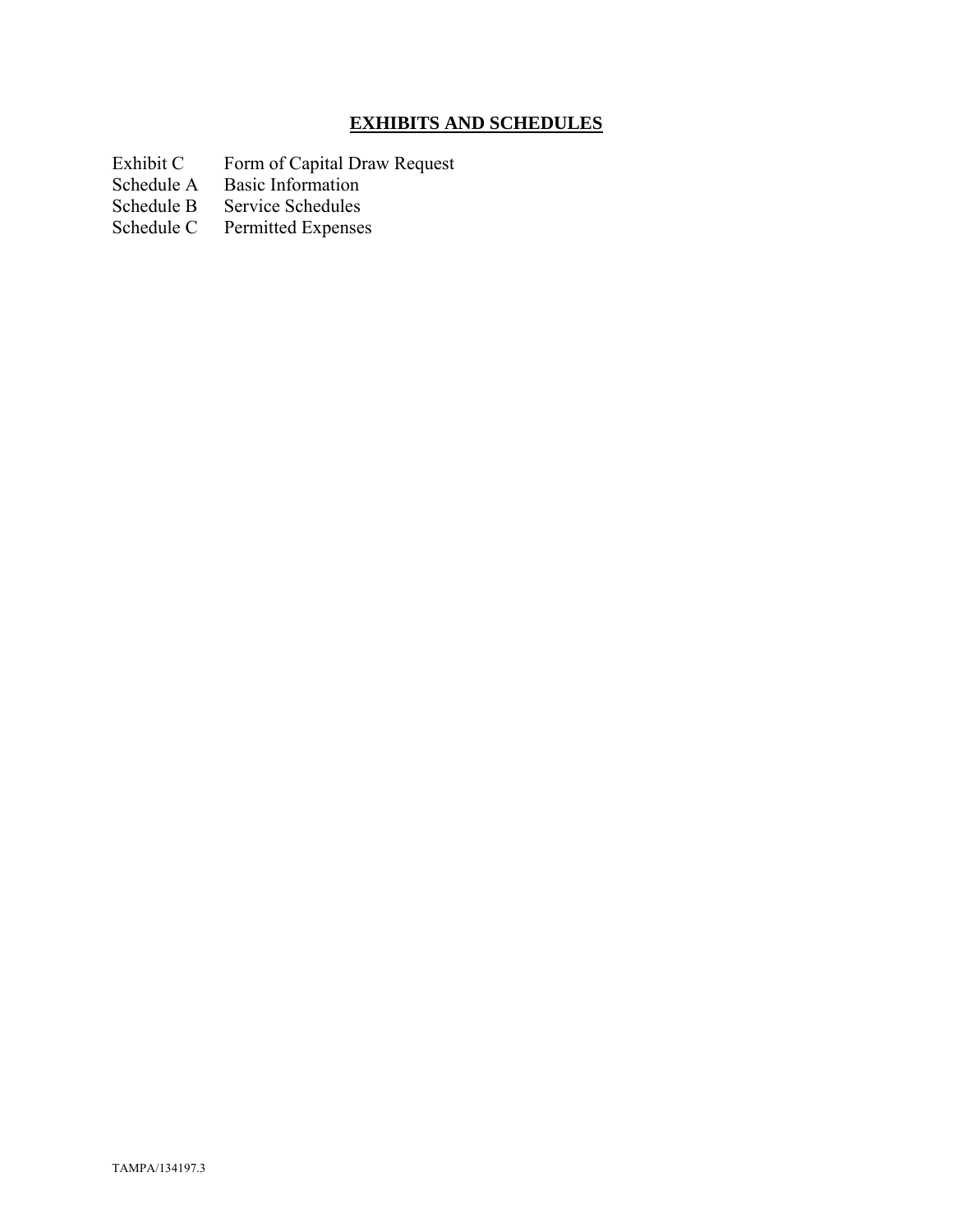## **EXHIBIT C**

#### **FORM OF CAPITAL DRAW REQUEST**

[insert date]

The Bank of New York Mellon tarpcppclosing@bnymellon.com Attn: Matthew Sabino

The United States Department of the Treasury OFSChiefCounselNotices@do.treas.gov HFAInnovation@do.treas.gov tarp.compliance@do.treas.gov Attention: HFA Hardest Hit Fund

Ladies/Gentlemen:

 Reference is made to the Commitment to Purchase Financial Instrument and HFA Participation Agreement dated as of the date set forth on Schedule A thereto (as amended, supplemented or otherwise modified and in effect from time to time, the "HPA") by and among [insert HFA name] ("HFA"), [insert Eligible Entity name] ("Eligible Entity") and the United States Department of the Treasury ("Treasury"). Reference is also made to the Financial Instrument dated the date set forth on Schedule A to the HPA delivered by Eligible Entity to Treasury (as amended, restated, supplemented or otherwise modified and in effect from time to time, the "Financial Instrument"). Capitalized terms used but not otherwise defined herein shall have the meaning given them in the HPA.

 In accordance with Section 3.A. of the HPA, the undersigned Eligible Entity hereby requests that The Bank of New York Mellon ("BNYM"), on behalf of Treasury, disburse the amounts set forth on the attached Capital Draw Schedule as a Capital Draw against the Purchase Price as described in the HPA to Eligible Entity on [insert date] (the "Funding Date").

 HFA and Eligible Entity, as applicable, hereby certify to Treasury and BNYM, as of the date hereof and on the Funding Date, that:

- (a) no default or Event of Default has occurred and is continuing as of the date hereof and on the Funding Date [other than ];
- (b) each of the representations and warranties made by HFA and Eligible Entity in the HPA and Financial Instrument are true and correct on and as of such date, as if made on and as of the date hereof and on the Funding Date [other than  $\cdot$ ];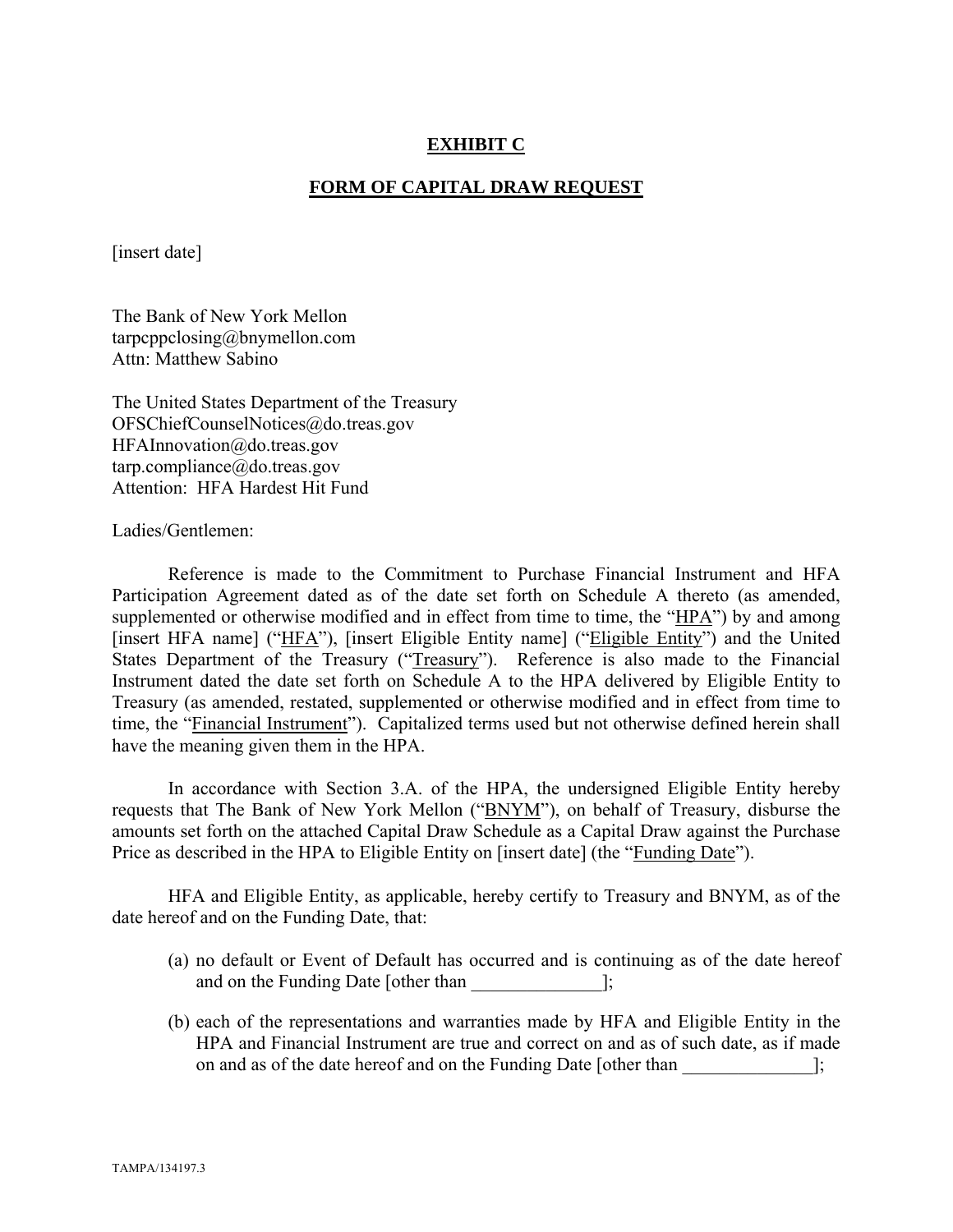- (c) HFA and Eligible Entity are in compliance with the covenants and other agreements set forth in the HPA and Financial Instrument, which shall remain in full force and effect [other than ];
- (d) No portion of any prior Capital Draw and/or this Capital Draw in excess of the amount set forth on Schedule A to the HPA as Portion of Program Participation Cap Representing Original HHF Funds, have been or will be used to fund Services that do not Qualify as an Unemployment Program, as indicated in the applicable Service Schedule, or Permitted Expenses.
- (e) all data and information set forth in this Capital Draw Request, including the Capital Draw Schedule, is true and correct in all respects; and
- (f) to our knowledge, there have been no Acts of Bad Faith by any HHF Recipient [other than  $\qquad \qquad$   $\qquad$   $\qquad$   $\qquad$   $\qquad$   $\qquad$   $\qquad$   $\qquad$   $\qquad$   $\qquad$   $\qquad$   $\qquad$   $\qquad$   $\qquad$   $\qquad$   $\qquad$   $\qquad$   $\qquad$   $\qquad$   $\qquad$   $\qquad$   $\qquad$   $\qquad$   $\qquad$   $\qquad$   $\qquad$   $\qquad$   $\qquad$   $\qquad$   $\qquad$   $\qquad$   $\qquad$   $\qquad$   $\qquad$   $\qquad$   $\q$

 In the event that any part of the certification made herein is discovered not to be true and correct after the date hereof, HFA or Eligible Entity, as applicable, shall notify Treasury immediately.

[INSERT FULL LEGAL NAME OF HFA]

[Name of Authorized Official] [Title of Authorized Official]

 $\overline{a}$ 

l

[INSERT FULL LEGAL NAME OF ELIGIBLE ENTITY]

[Name of Authorized Official] [Title of Authorized Official]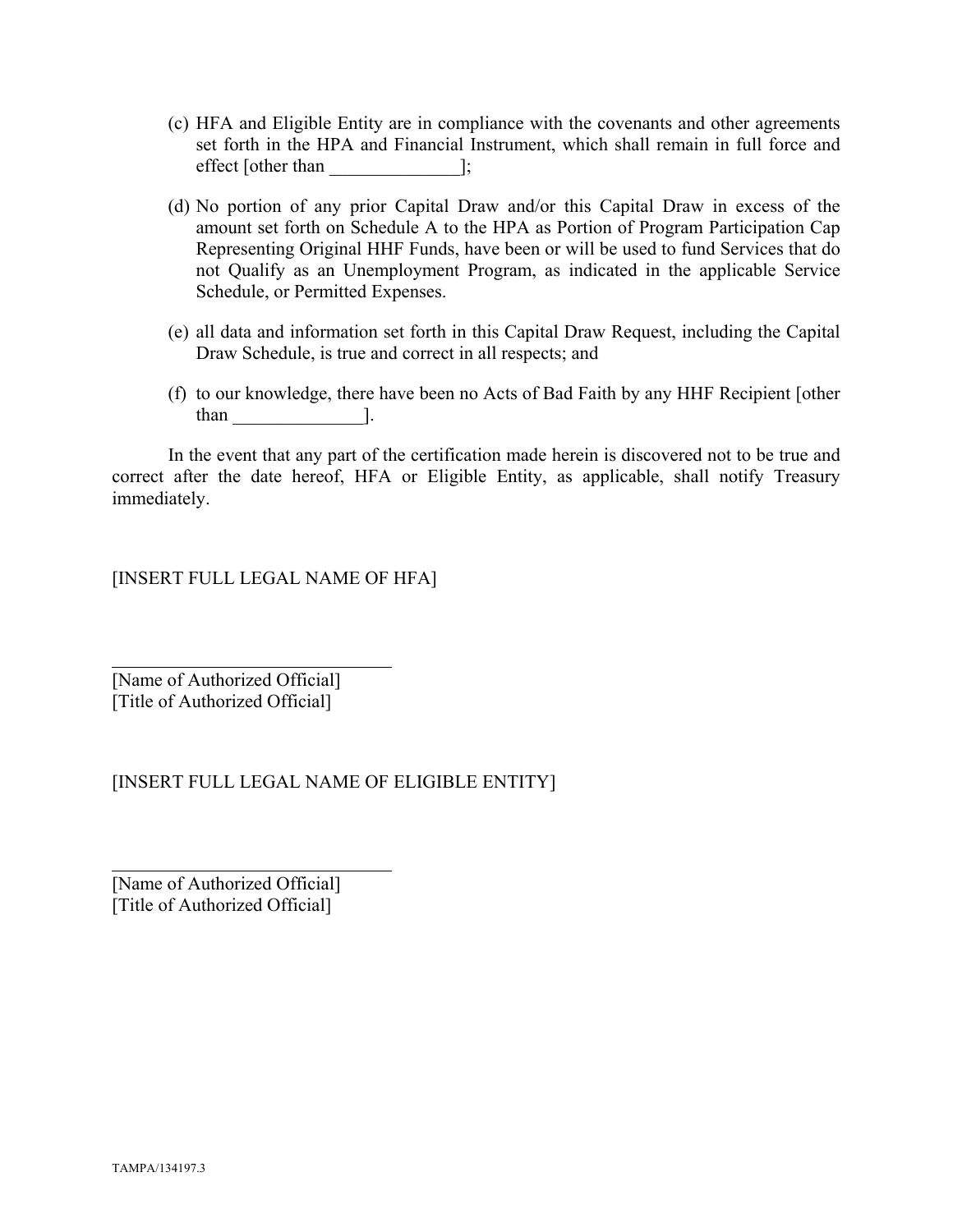## **CAPITAL DRAW SCHEDULE**

| Capital Draw Request for:                                                                                                  |               |
|----------------------------------------------------------------------------------------------------------------------------|---------------|
| Program                                                                                                                    | \$            |
| Program                                                                                                                    | $\mathbb{S}$  |
| Program                                                                                                                    | \$            |
| Permitted Administrative Expenses                                                                                          | \$            |
| <b>Total Capital Draw Request</b>                                                                                          | \$            |
| Amount of Capital Draw Request for Non-Unemployment Programs and<br><b>Permitted Expenses</b>                              | \$            |
| Amount of Capital Draw Request for Unemployment Programs                                                                   | $\mathbb{S}$  |
| Total Capital Draw Request as a Percentage of Program Participation Cap <sup>1</sup> :                                     | $\frac{0}{0}$ |
|                                                                                                                            |               |
| Total Purchase Price funded to date, including current Capital Draw:                                                       | $\mathbb{S}$  |
| Total funding to date, including current Capital Draw for Non-Unemployment<br>Programs and Permitted Expenses <sup>2</sup> | \$            |
| Total funding to date, including current Capital Draw for Unemployment<br>Programs                                         | \$            |
|                                                                                                                            |               |
| Program Participation Cap:                                                                                                 | \$            |
|                                                                                                                            |               |
| Program Funds Remaining:                                                                                                   | \$            |
|                                                                                                                            |               |
| Amount of HHF Program funds on hand prior to this Capital Draw:                                                            | \$            |
|                                                                                                                            |               |
| HHF Program funds on hand prior to this Capital Draw as a Percentage of<br>Program Participation Cap <sup>3</sup> :        | $\frac{0}{0}$ |

 $1$  May not be less than 2.5% nor exceed 20%.

 $\mathcal{L}_\text{max}$ 

<sup>2</sup> May not exceed Portion of Program Participation Cap Representing Original HHF Funds.<br><sup>3</sup> May not exceed 5.0% on the date of submission of the Draw Request.

**Depository Account Information/Wire Instructions for payment of Capital Draw:**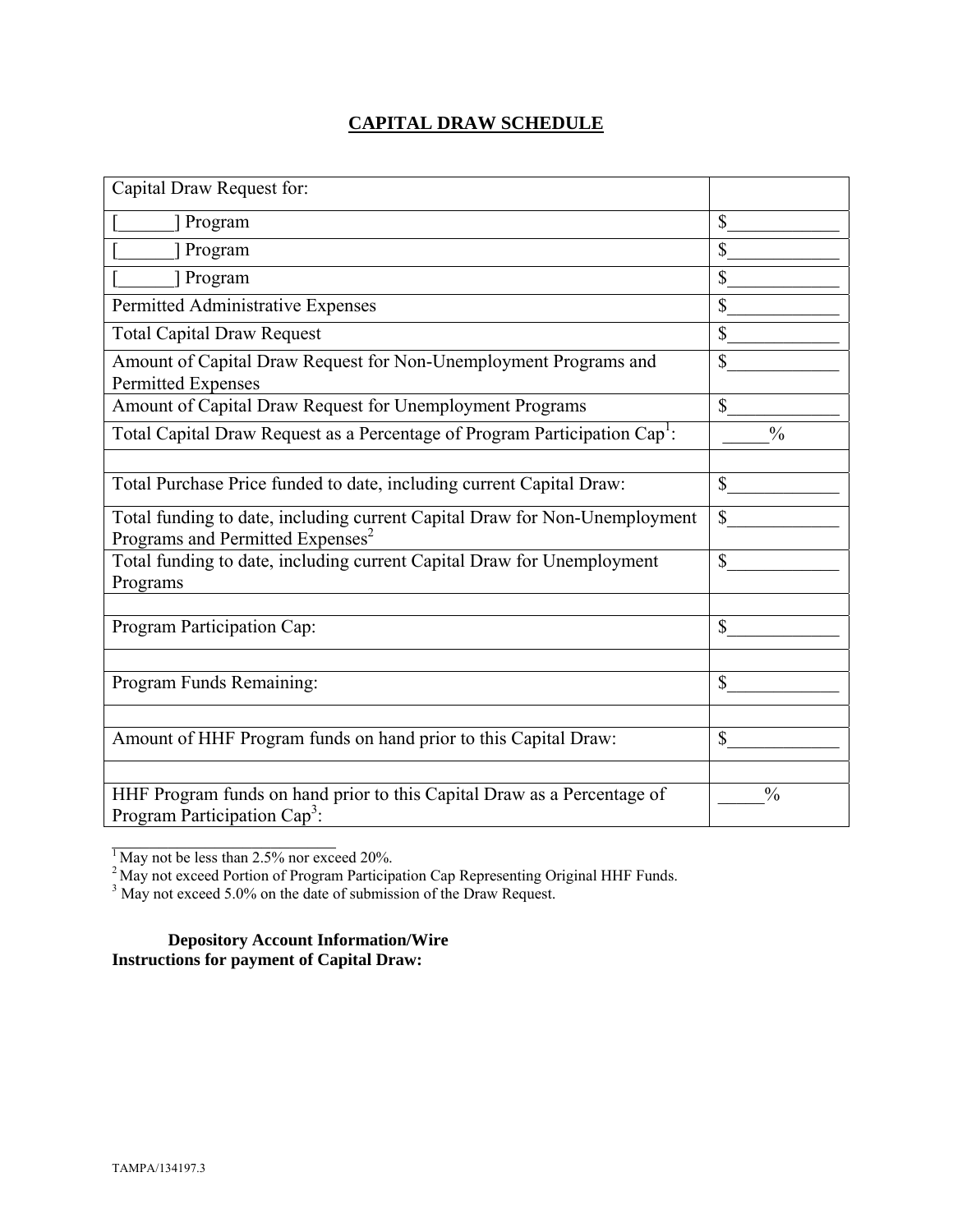## **SCHEDULE A**

## **BASIC INFORMATION**

Eligible Entity Information:<br>Name of the Eligible Entity:

Jurisdiction of organization: North Carolina

Notice Information:

North Carolina Housing Finance Agency<sup>1</sup>

Corporate or other organizational form: a body politic and corporate under the laws of the State of North Carolina pursuant to N. C. G. S. Chapter 122A

| <b>HFA</b> Information:<br>Name of HFA: | North Carolina Housing Finance Agency <sup>1</sup>                                                                    |
|-----------------------------------------|-----------------------------------------------------------------------------------------------------------------------|
| Organizational form:                    | a body politic and corporate under the laws<br>of the State of North Carolina pursuant to N.<br>C. G. S. Chapter 122A |
| Date of Application:                    | June 1, 2010                                                                                                          |
| Date of Action Plan:                    | September 1, 2010                                                                                                     |

<sup>&</sup>lt;sup>1</sup> References in the Agreement to the term "HFA" shall mean the North Carolina Housing Finance Agency ("NCHFA") in its capacity as HFA as such term is used in the Agreement; and references in the Agreement to the term "Eligible Entity" shall mean NCHFA, in its capacity as Eligible Entity as such term is used in the Agreement.

1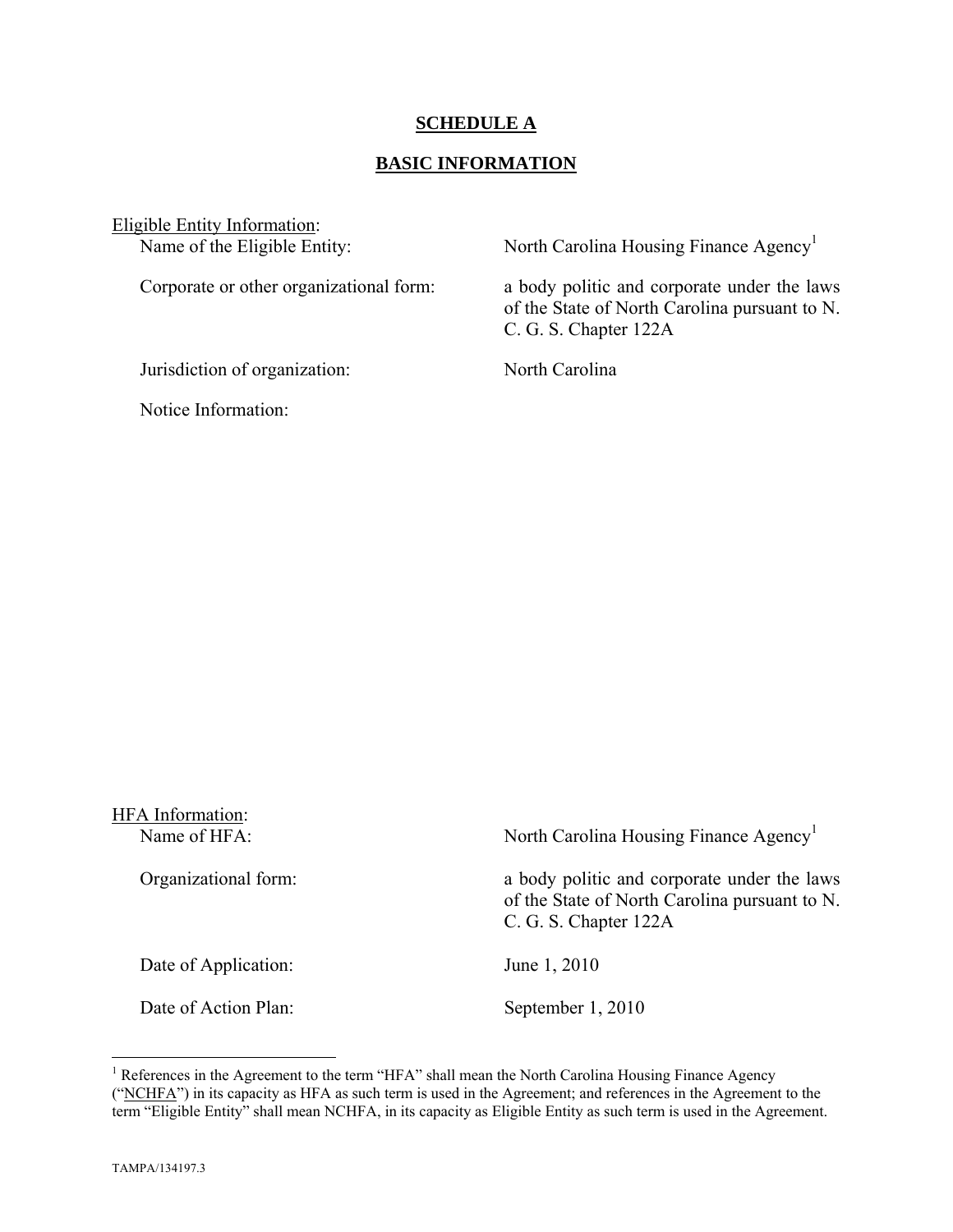Notice Information:

| <b>Program Participation Cap:</b>                                                   | \$279,874,221.00                                                                                                                                       |
|-------------------------------------------------------------------------------------|--------------------------------------------------------------------------------------------------------------------------------------------------------|
| Portion of Program Participation Cap<br><b>Representing Original HHF Funds:</b>     | \$159,000,000.00                                                                                                                                       |
| Portion of Program Participation Cap<br><b>Representing Unemployment HHF Funds:</b> | \$120,874,221.00                                                                                                                                       |
| Permitted Expenses:                                                                 | \$35,800,000.00                                                                                                                                        |
| Closing Date:                                                                       | August 3, 2010                                                                                                                                         |
| <b>Amendment Date:</b>                                                              | September 23, 2010                                                                                                                                     |
| <b>Eligible Entity Depository Account Information:</b>                              | See account information set forth in the<br>Depository Account Control Agreement<br>between Treasury and Eligible Entity<br>regarding the HHF Program. |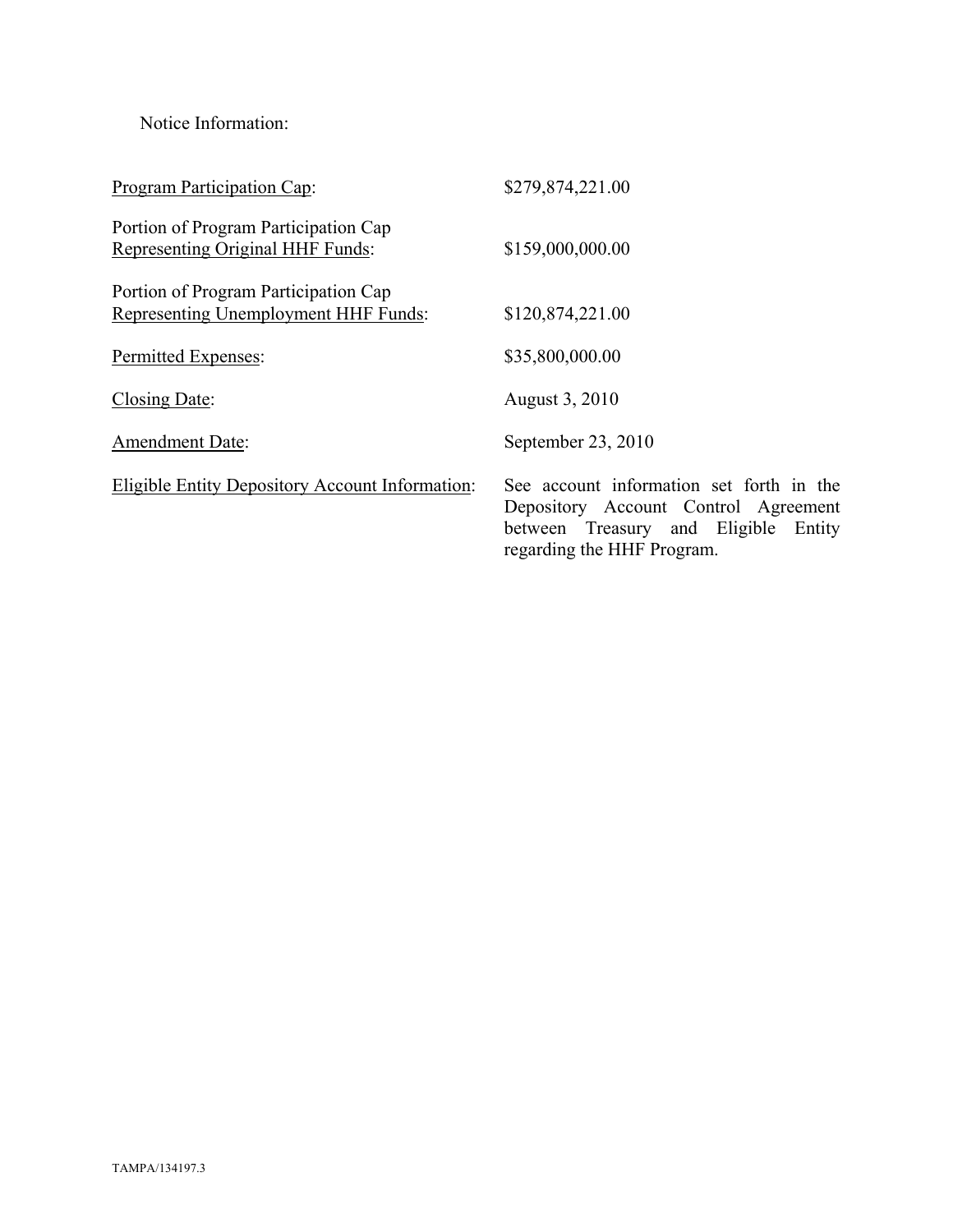#### **SCHEDULE B**

## **SERVICE SCHEDULES**

The Service Schedules attached as Schedule B to the Original HPA are hereby deleted in their entirety and replaced with the attached Service Schedules (numbered sequentially as Service Schedule B-1, Service Schedule B-2, et. seq.), which collectively comprise Schedule B to the HPA.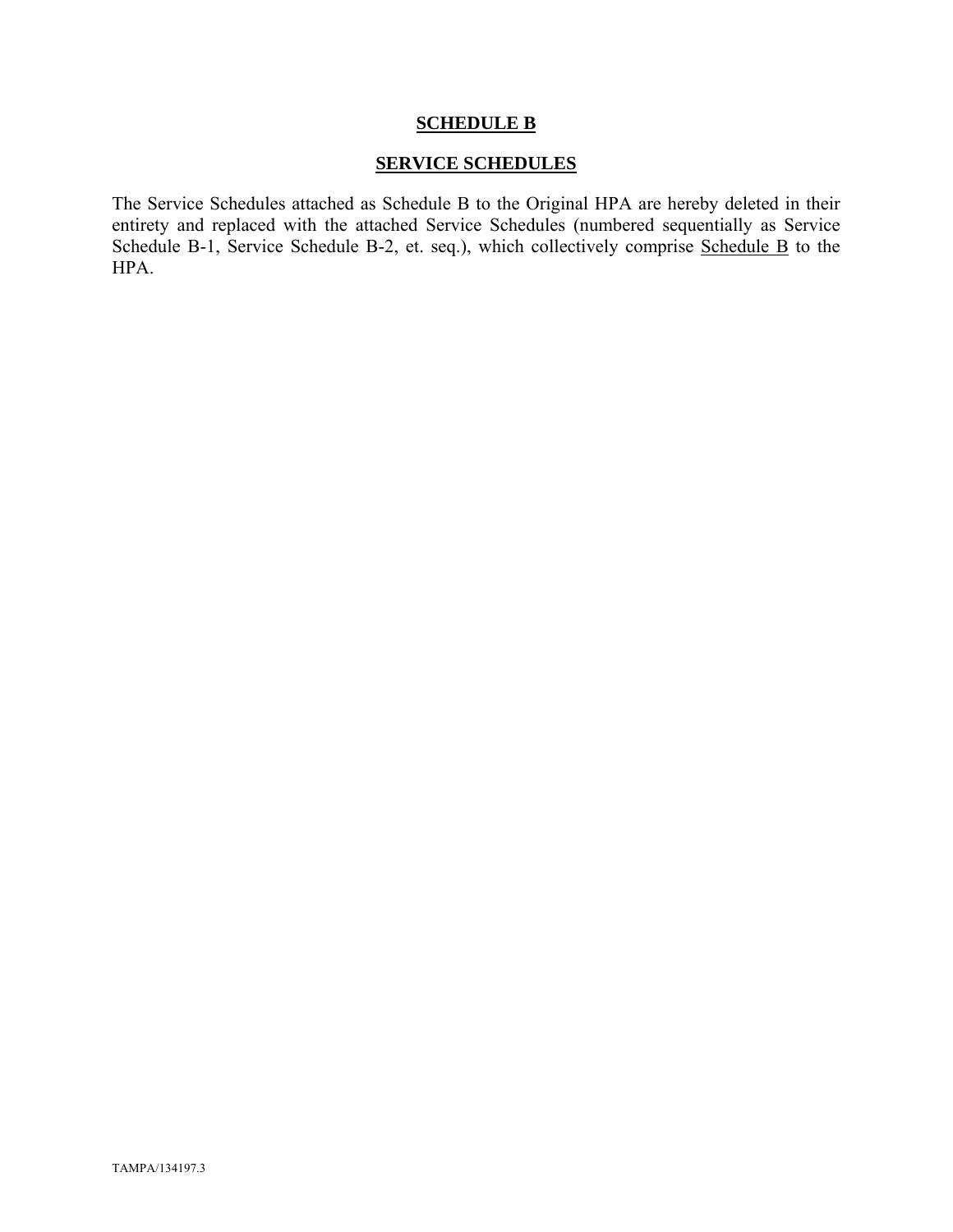### **NCHFA Mortgage Payment Program (MPP-1) Summary Guidelines**

| 1. | Program Overview   | North Carolina has one of the highest unemployment rates in the                                                                     |
|----|--------------------|-------------------------------------------------------------------------------------------------------------------------------------|
|    |                    | country with more than 490,000 people out of work as of April                                                                       |
|    |                    | 2010. Because unemployed homeowners are not eligible for most                                                                       |
|    |                    | loss mitigation programs, NCHFA proposes to use a majority of                                                                       |
|    |                    | our HFA Hardest Hit Funds (HHF) to create the Mortgage                                                                              |
|    |                    | <b>Payment Program (MPP-1).</b>                                                                                                     |
|    |                    | This program will provide loans to unemployed homeowners and                                                                        |
|    |                    | others, who through no fault of their own, are financially unable                                                                   |
|    |                    | to make their mortgage payments and are in danger of losing their                                                                   |
|    |                    | homes to foreclosure. Loan proceeds will be used to pay                                                                             |
|    |                    | mortgage and mortgage-related expenses (i.e. property taxes,                                                                        |
|    |                    | homeowner insurance, homeowner dues) until the homeowner                                                                            |
|    |                    | secures employment or completes training for a new career.                                                                          |
| 2. | Program Goals      | To assist 5,750 homeowners over the next 3 years. The following                                                                     |
|    |                    | types of assistance will be provided:                                                                                               |
|    |                    | <b>Job Search or Short-term Assistance</b>                                                                                          |
|    |                    | to help homeowners while they look for a new job.                                                                                   |
|    |                    |                                                                                                                                     |
|    |                    | <b>Job Training or Long-term Assistance</b>                                                                                         |
|    |                    | to help homeowners while they complete a job training/education                                                                     |
|    |                    | program to help secure a new job.                                                                                                   |
|    |                    |                                                                                                                                     |
|    |                    | <b>Reinstatement Only or One-time Assistance</b>                                                                                    |
|    |                    | to help homeowners who have found a new job but need help to                                                                        |
|    |                    | bring their mortgage current.                                                                                                       |
| 3. | Target Population/ | Homeowners who are unemployed, suffered another temporary                                                                           |
|    | Areas              | hardship, and/or reemployed but need help bringing their                                                                            |
|    |                    | mortgage current.                                                                                                                   |
|    |                    | This Program will be available in all North Carolina counties.                                                                      |
|    |                    | NCHFA will provide additional assistance over a longer period of<br>time to eligible homeowners living in targeted or "hardest hit" |
|    |                    | counties, those with 2009 unemployment rates greater than or                                                                        |
|    |                    | equal to $11.3\%$ .                                                                                                                 |
|    |                    |                                                                                                                                     |
|    |                    |                                                                                                                                     |
| 4. | Program Allocation | \$99,400,000.00                                                                                                                     |
|    | (Excluding)        |                                                                                                                                     |
|    | Administrative     |                                                                                                                                     |
|    | Expenses)          |                                                                                                                                     |
|    |                    |                                                                                                                                     |
|    |                    |                                                                                                                                     |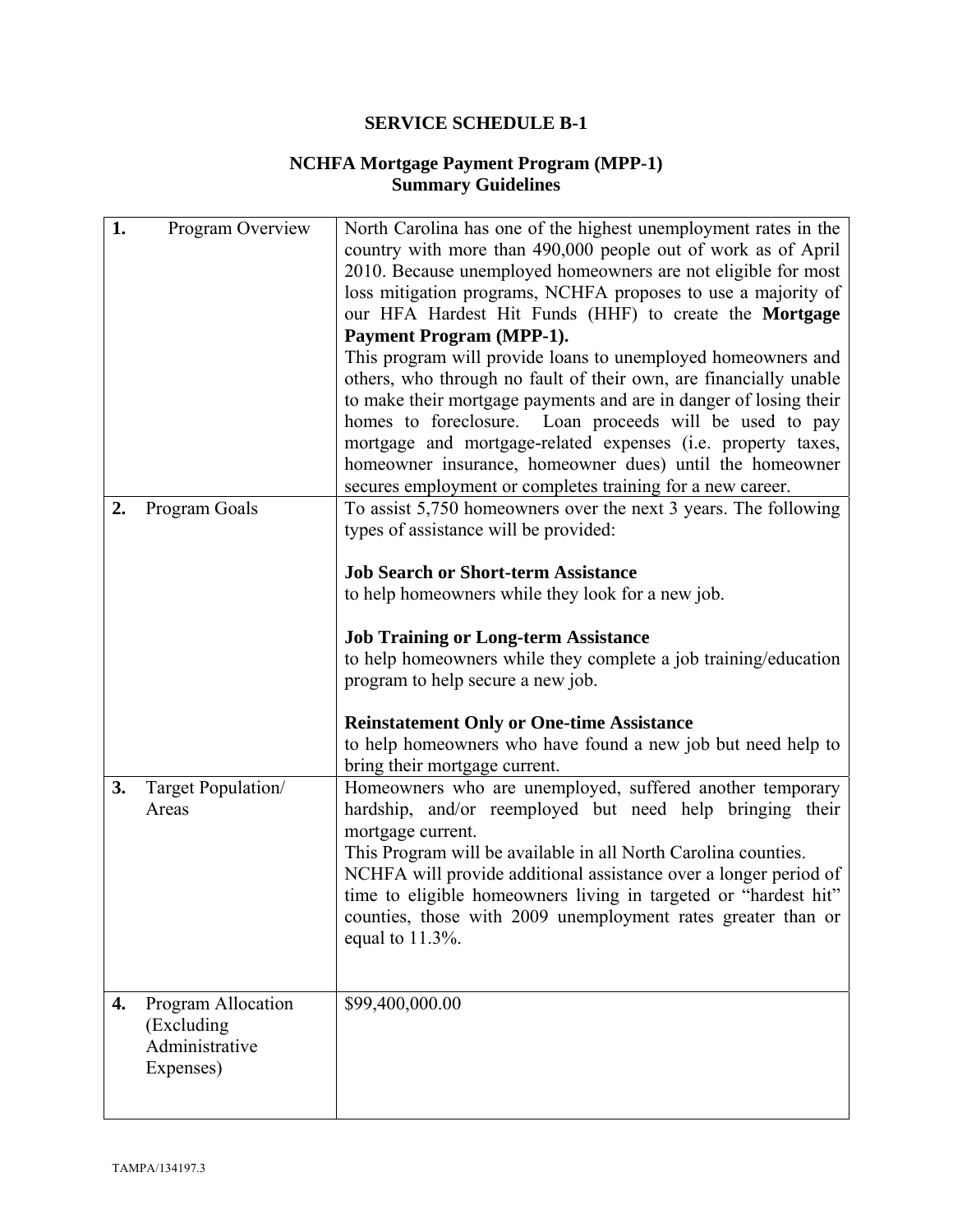| 5. | <b>Borrower Eligibility</b><br>Criteria | Unemployed homeowners, and others, who through no fault of<br>their own, are unable to make their mortgage payments and are at                                                |
|----|-----------------------------------------|-------------------------------------------------------------------------------------------------------------------------------------------------------------------------------|
|    |                                         | risk of a foreclosure. Homeowners will be required to provide a                                                                                                               |
|    |                                         | financial hardship affidavit with appropriate documentation on<br>the cause of their hardship. For most homeowners, this will be                                              |
|    |                                         | documentation from the Employment Security Commission                                                                                                                         |
|    |                                         | (ESC) confirming a job loss and receipt of unemployment<br>benefits. If information from ESC is unavailable a notarized                                                       |
|    |                                         | letter from the former employer indicating job loss was not the<br>fault of the borrower will serve as a substitute. Self Employed                                            |
|    |                                         | borrowers will be required to submit prior tax returns to show a<br>loss of income.                                                                                           |
|    |                                         | Employed homeowners who are delinquent because of a prior job<br>loss or other program eligible hardship but who can resume future<br>payments without additional assistance. |
|    |                                         | Satisfactory mortgage payment history prior to the job                                                                                                                        |
|    |                                         | loss/income loss.                                                                                                                                                             |
|    |                                         | Borrowers must meet program underwriting criteria.                                                                                                                            |
|    |                                         | Eligibility for program assistance will be determined primarily by                                                                                                            |
|    |                                         | participating foreclosure prevention partners.                                                                                                                                |
|    |                                         | Funds will be allocated on a first come/approved, first served<br>basis.                                                                                                      |
|    |                                         |                                                                                                                                                                               |
| 6. | Property/Loan<br>Eligibility Criteria   | Existing single-family homes or condominiums (attached or<br>detached) including manufactured homes on foundations                                                            |
|    |                                         | permanently affixed to real estate owned by the borrower.                                                                                                                     |
|    |                                         | North Carolina owner-occupied, primary residences only.                                                                                                                       |
|    |                                         | Combined Loan-to-Value cannot exceed 125%                                                                                                                                     |
|    |                                         | Principal, Interest, Taxes and Insurance >31% of household                                                                                                                    |
|    |                                         | income after job loss/loss of income.                                                                                                                                         |
| 7. | Program Exclusions                      | Total Unpaid Principal Balances > \$275,000                                                                                                                                   |
|    |                                         |                                                                                                                                                                               |
|    |                                         | Manufactured homes not considered real property                                                                                                                               |
|    |                                         | Non-legal U.S. resident                                                                                                                                                       |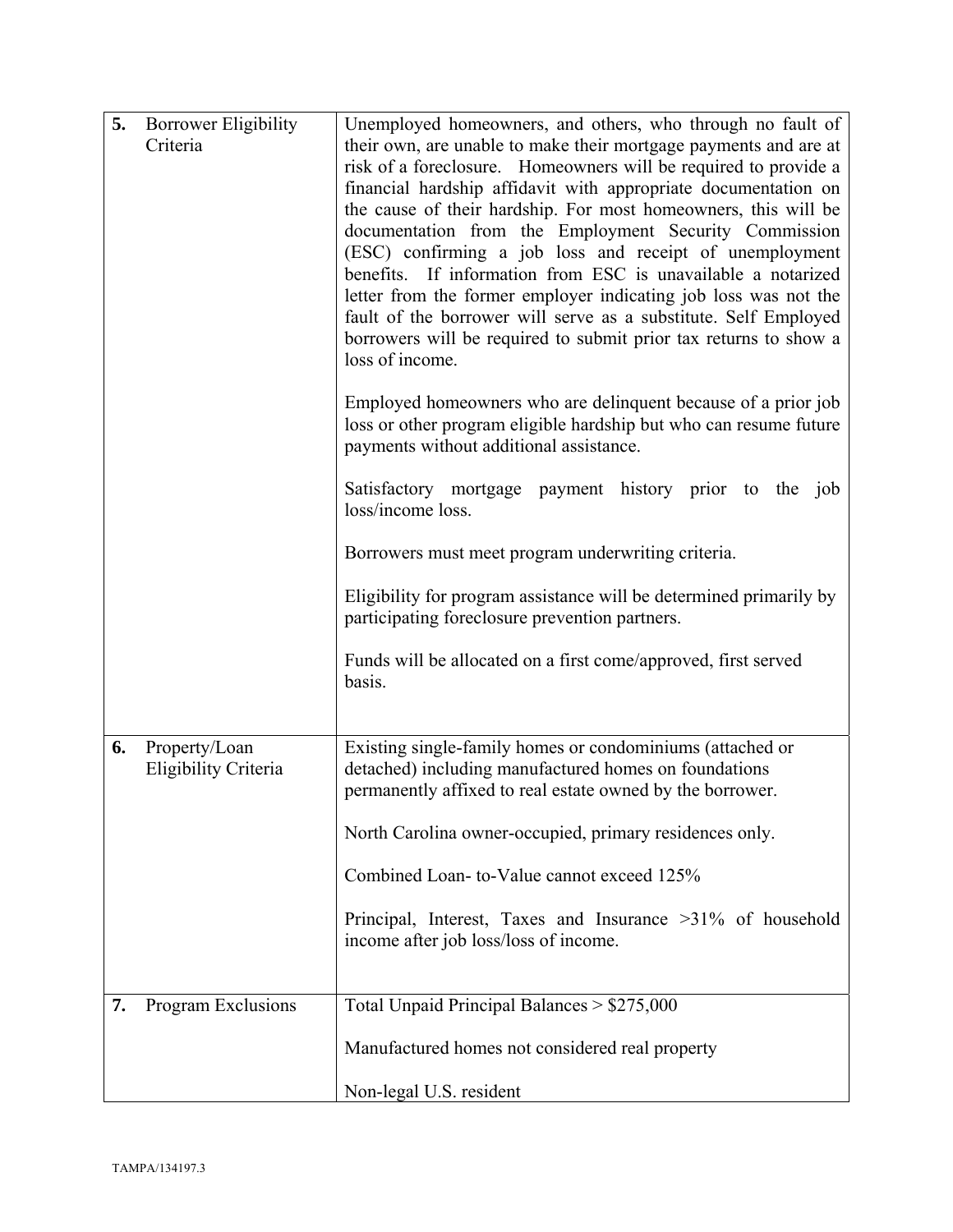| 8. | <b>Structure of Assistance</b> | 10 year, 0% interest, non-recourse, deferred-payment forgivable<br>subordinate loan. A forgiveness clause will reduce the loan<br>amount by 20% a year for every year the borrower stays in the<br>home after five years. At the end of the 10 years the note will be<br>considered satisfied and NCHFA will release the lien securing the<br>note.                                                                    |
|----|--------------------------------|------------------------------------------------------------------------------------------------------------------------------------------------------------------------------------------------------------------------------------------------------------------------------------------------------------------------------------------------------------------------------------------------------------------------|
|    |                                | Loan funds are due and payable if property is sold, refinanced or<br>no longer owner occupied (unless otherwise prohibited under<br>applicable federal law). Loans are repayable only from proceeds<br>to the borrower from a sale or refinance. If the property is sold or<br>refinanced and has not increased in equity to the degree necessary<br>to repay the note, all or a portion of the note will be forgiven. |
|    |                                | All deferred, subordinate mortgages will be evidenced by a<br>promissory note and secured by a deed of trust on the property.<br>Borrowers will be required to sign and acknowledge via Written<br>Agreement indicating the program guidelines.                                                                                                                                                                        |
|    |                                | Any funds returned according to established program guidelines<br>will be recaptured and used to assist additional homeowners<br>through December 31, 2017. After December 31, 2017 the funds<br>will be returned to Treasury.                                                                                                                                                                                         |
| 9. | Per Household                  | The average loan amount will be \$20,000 per borrower.                                                                                                                                                                                                                                                                                                                                                                 |
|    | Assistance                     | Targeted Counties (2009 Unemployment Rate $> 11.3\%$ ):<br>Maximum assistance up to \$36,000 and not to exceed 36 months<br>per household                                                                                                                                                                                                                                                                              |
|    |                                | Non-Targeted Counties (2009 Unemployment Rate <11.3%):<br>Maximum assistance up to \$24,000 and not to exceed 24 months<br>per household                                                                                                                                                                                                                                                                               |
|    | 10. Duration of Assistance     | Targeted Counties (2009 Unemployment Rate $\geq 11.3\%$ ):<br>Up to 36 months for those in job training/education program<br>Up to 18 months for those in a job search                                                                                                                                                                                                                                                 |
|    |                                | Non-targeted Counties (2009 Unemployment Rate $\leq$ 11.3%):<br>Up to 24 months for those in job training/education program<br>Up to 12 months for those in a job search                                                                                                                                                                                                                                               |
|    | 11. Estimated Number of        | 5,750 homeowners over the next 3 years                                                                                                                                                                                                                                                                                                                                                                                 |
|    | Participating<br>Households    | Estimated number served based on average loan amount of<br>\$20,000 per homeowner.                                                                                                                                                                                                                                                                                                                                     |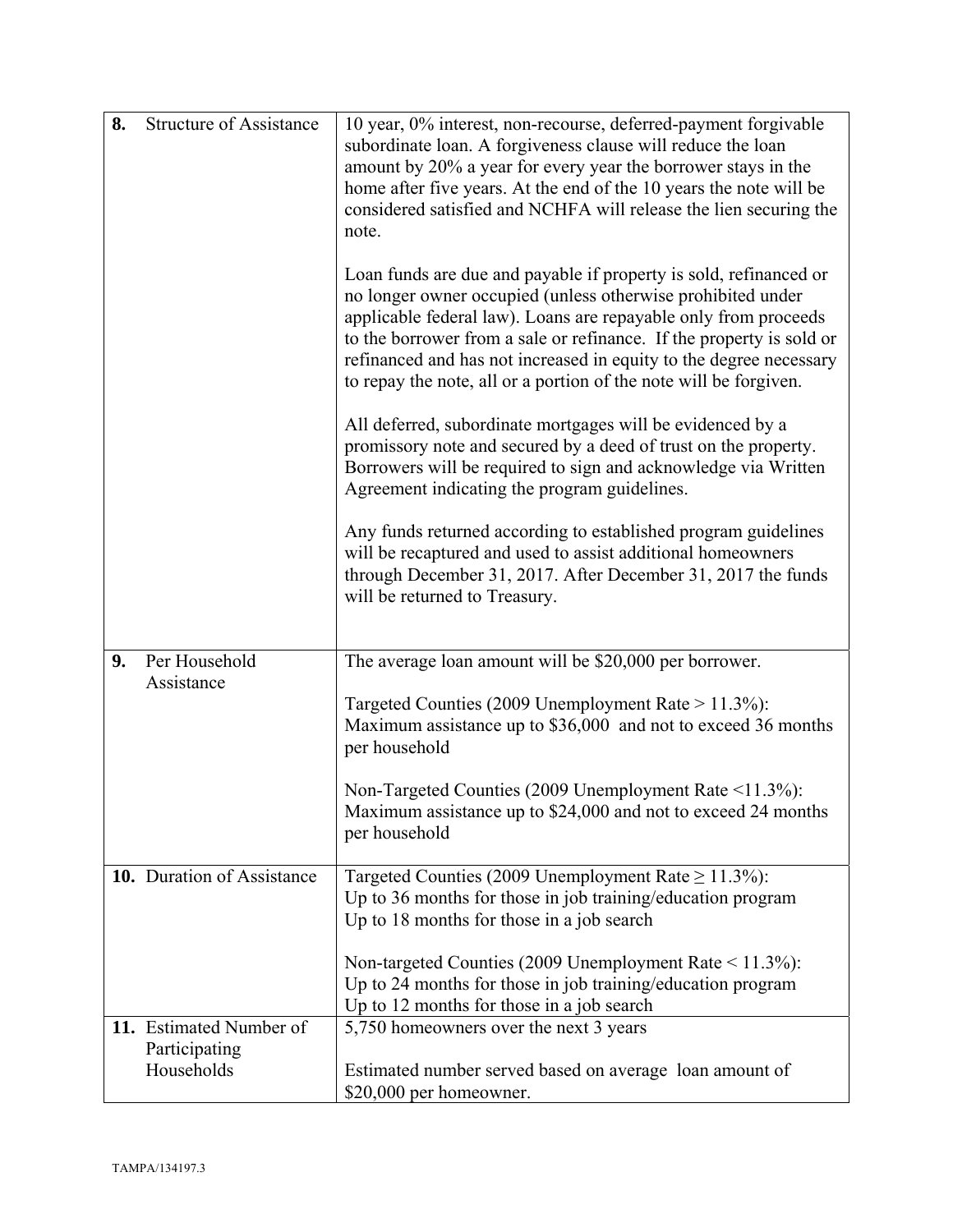| 12. Program Inception/<br>Duration                                              | Program will startup within 45-90 days of Treasury approval and<br>will last up to 3 years.                                                                                                                                                                                                                        |
|---------------------------------------------------------------------------------|--------------------------------------------------------------------------------------------------------------------------------------------------------------------------------------------------------------------------------------------------------------------------------------------------------------------|
| 13. Program Interactions<br>with Other Programs<br>(e.g. other HFA<br>programs) | Borrowers can access more than one of our HHF programs, if<br>needed and appropriate. For example, a borrower can receive<br>MPP-1 assistance while they look for a new job and then receive<br>Second Mortgage Refinance Program or Permanent Loan<br>Modification Program assistance once they secure a new job. |
| 14. Program Interactions<br>with HAMP                                           | The MPP-1 would help borrowers who need more than the 3-6<br>months of assistance available through the new Home Affordable<br>Unemployment Program (UP), scheduled to be available on July<br>1, 2010.                                                                                                            |
|                                                                                 | Borrowers who are eligible for MPP-1 would not be required to<br>participate in UP prior to receiving assistance with MPP-1.                                                                                                                                                                                       |
|                                                                                 | In addition, MPP-1 would also help borrowers who don't qualify<br>for assistance under the new UP because they are more than 3<br>months behind in mortgage payments and/or they are not<br>currently receiving unemployment (i.e. self employed<br>homeowners).                                                   |
|                                                                                 | Finally, borrowers can receive HAMP assistance prior to or after<br>receiving Hardest-Hit Fund assistance. For example, a borrower<br>may receive UP assistance for 3-6 months and then receive MPP-<br>1 assistance for several more months, if needed.                                                           |
|                                                                                 | Once MPP-1 assistance has ended, a borrower may be eligible to<br>receive a loan modification from HAMP, if needed, and eligible.                                                                                                                                                                                  |
| 15. Program Leverage with<br>Other Financial<br>Resources                       | None                                                                                                                                                                                                                                                                                                               |
| 16. Qualify as an<br>Unemployment<br>Program                                    | $\Box$ Yes<br>$\boxtimes$ No                                                                                                                                                                                                                                                                                       |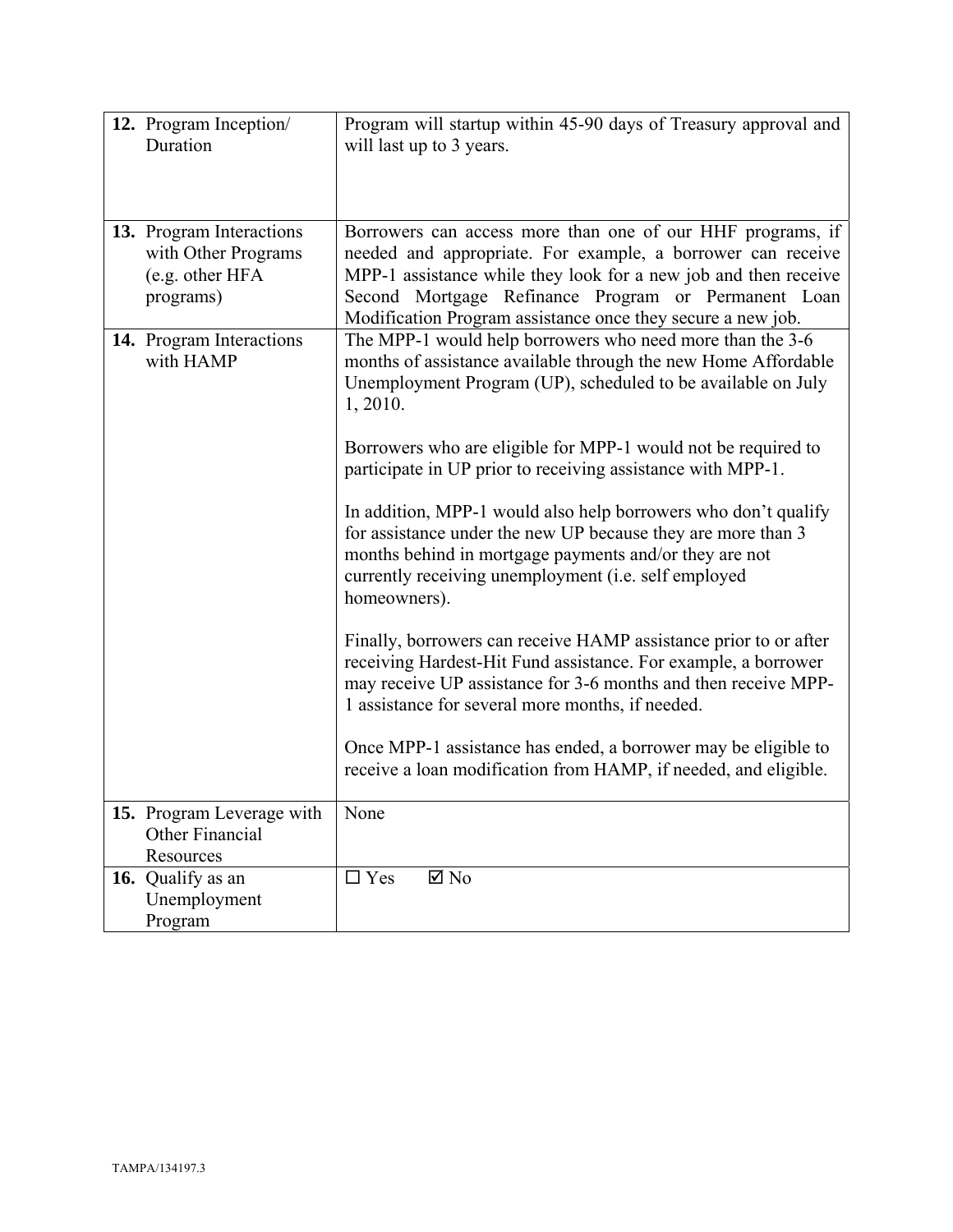### **NCHFA Mortgage Payment Program (MPP-2) Summary Guidelines**

|    | 1. Program Overview            | The North Carolina Housing Finance Agency (NCHFA)                     |
|----|--------------------------------|-----------------------------------------------------------------------|
|    |                                | Mortgage Payment Program (MPP-2) will provide loans to                |
|    |                                | unemployed, or substantially underemployed, homeowners who            |
|    |                                | through no fault of their own, are financially unable to make their   |
|    |                                | mortgage payments and are in danger of losing their homes to          |
|    |                                | foreclosure. Loan proceeds will be used to pay all mortgage and       |
|    |                                | mortgage-related expenses (i.e. property taxes, homeowner             |
|    |                                | insurance, mortgage insurance and homeowner association dues),        |
|    |                                | including subordinate mortgage loans, until the homeowner             |
|    |                                | secures employment or completes training for a new career.            |
|    | 2. Program Goals               | To assist 5,265 homeowners over the next 4 years. The following       |
|    |                                | types of assistance will be provided:                                 |
|    |                                |                                                                       |
|    |                                | <b>Job Search or Short-term Assistance</b>                            |
|    |                                | to help homeowners while they look for a new job.                     |
|    |                                |                                                                       |
|    |                                | <b>Job Training or Long-term Assistance</b>                           |
|    |                                | to help homeowners while they complete a job training/education       |
|    |                                | program to help secure a new job.                                     |
|    |                                |                                                                       |
|    |                                | <b>Reinstatement Only or One-time Assistance</b>                      |
|    |                                | to help homeowners who have found a new job but need help to          |
|    |                                | bring their mortgage current due to arrearages accumulated during     |
|    |                                | a period of unemployment.                                             |
| 3. | <b>Target</b>                  | unemployed,<br>Homeowners<br>who<br>substantially<br>are<br><b>or</b> |
|    | <b>Population/Areas</b>        | underemployed, and/or reemployed but need help bringing their         |
|    |                                | mortgage current.                                                     |
|    |                                | This Program will be available in all North Carolina counties.        |
|    |                                | NCHFA will provide additional assistance over a longer period of      |
|    |                                | time to eligible homeowners living in targeted or "hardest hit"       |
|    |                                | counties, those with 2009 unemployment rates greater than or          |
|    |                                | equal to $11.3\%$ .                                                   |
|    | 4. Program Allocation          | \$120,874,221.00                                                      |
|    | (Excluding                     |                                                                       |
|    | <b>Administrative</b>          |                                                                       |
|    | <b>Expenses</b> )              |                                                                       |
|    | <b>5. Borrower Eligibility</b> | Unemployed, or substantially underemployed, homeowners who,           |
|    | Criteria                       | through no fault of their own, are unable to make their mortgage      |
|    |                                | payments and are at risk of a foreclosure. Homeowners will be         |
|    |                                | required to provide a financial hardship affidavit with appropriate   |
|    |                                | documentation of unemployment. For most homeowners, this              |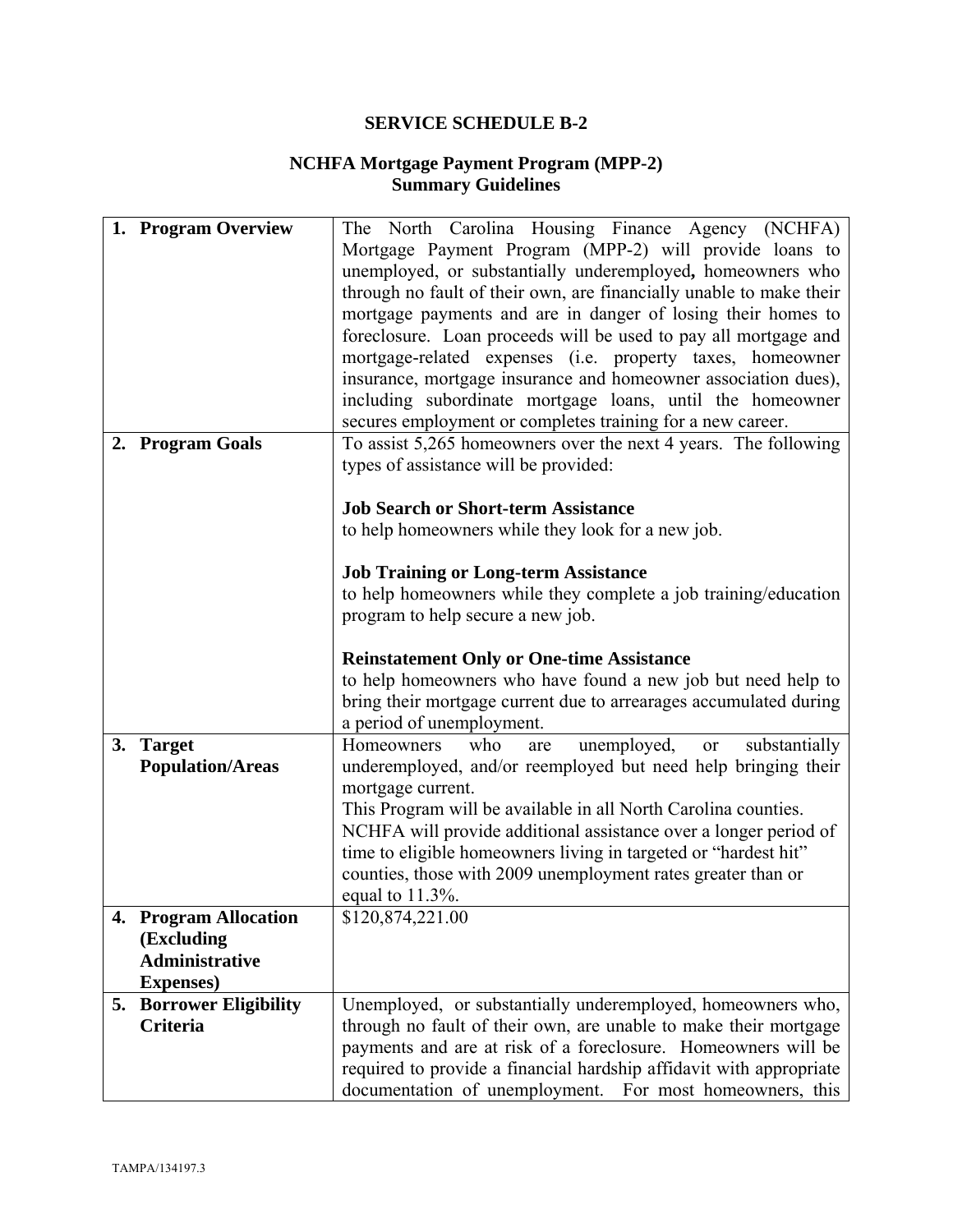|                                                 | be documentation from the Employment Security<br>will<br>Commission (ESC) confirming a job loss and receipt of<br>unemployment benefits. If information from ESC is unavailable a<br>notarized letter from the former employer indicating job loss was<br>not the fault of the borrower will serve as a substitute. Self<br>Employed borrowers will be required to submit prior tax returns<br>to show a loss of income. Employed homeowners who are<br>delinquent due to arrearages accumulated during a period of<br>unemployment but who can resume future payments without<br>additional assistance.<br>All principal, interest, taxes, homeowner insurance, mortgage |
|-------------------------------------------------|---------------------------------------------------------------------------------------------------------------------------------------------------------------------------------------------------------------------------------------------------------------------------------------------------------------------------------------------------------------------------------------------------------------------------------------------------------------------------------------------------------------------------------------------------------------------------------------------------------------------------------------------------------------------------|
|                                                 | insurance, homeowner association dues, and the cost of utilities<br>(i.e., electricity, water/sewer, gas, and trash removal) >31% of<br>household income after job loss/loss of income.                                                                                                                                                                                                                                                                                                                                                                                                                                                                                   |
|                                                 | Borrowers must meet program underwriting criteria. These<br>criteria include: North Carolina homeowner, home must be<br>occupied as primary residence, job loss must have happened after<br>January 1, 2008, and history of timely mortgage payments prior to<br>the job loss/income loss.                                                                                                                                                                                                                                                                                                                                                                                |
|                                                 | Eligibility for program assistance will be determined primarily by<br>participating foreclosure prevention partners using NCHFA<br>underwriting criteria.                                                                                                                                                                                                                                                                                                                                                                                                                                                                                                                 |
|                                                 | Funds will be allocated on a first come/approved, first served<br>basis.                                                                                                                                                                                                                                                                                                                                                                                                                                                                                                                                                                                                  |
| 6. Property/Loan<br><b>Eligibility Criteria</b> | Existing single-family homes, duplexes or condominiums<br>(attached or detached) including manufactured homes on<br>foundations permanently affixed to real estate owned by the<br>borrower.                                                                                                                                                                                                                                                                                                                                                                                                                                                                              |
|                                                 | North Carolina owner-occupied, primary residences only.                                                                                                                                                                                                                                                                                                                                                                                                                                                                                                                                                                                                                   |
|                                                 | Combined Loan-to-Value cannot exceed 125%                                                                                                                                                                                                                                                                                                                                                                                                                                                                                                                                                                                                                                 |
| 7. Program Exclusions                           | Total Unpaid Principal Balances > \$275,000                                                                                                                                                                                                                                                                                                                                                                                                                                                                                                                                                                                                                               |
|                                                 | Manufactured homes not considered real property                                                                                                                                                                                                                                                                                                                                                                                                                                                                                                                                                                                                                           |
|                                                 | Non-legal U.S. resident                                                                                                                                                                                                                                                                                                                                                                                                                                                                                                                                                                                                                                                   |
| 8. Structure of<br><b>Assistance</b>            | 10 year, 0% interest, non-recourse, deferred-payment, forgivable,<br>subordinate loan. A forgiveness clause will reduce the loan<br>amount by 20% a year for every year the borrower stays in the                                                                                                                                                                                                                                                                                                                                                                                                                                                                         |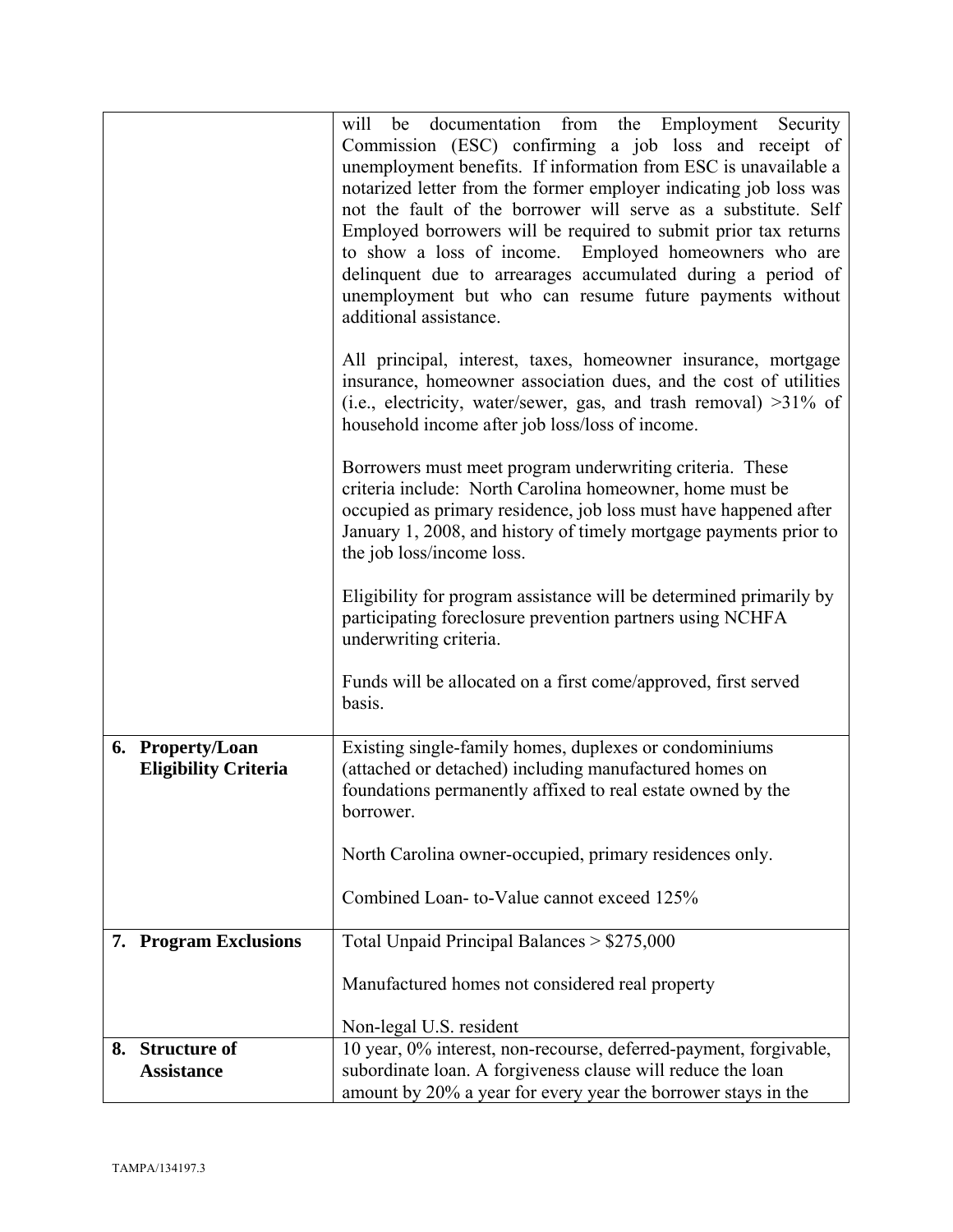|                                       | home after five years. At the end of the 10 years the note will be<br>considered satisfied and NCHFA will release the lien securing the<br>note.                                                                                                                                                                                                                                                                                                        |
|---------------------------------------|---------------------------------------------------------------------------------------------------------------------------------------------------------------------------------------------------------------------------------------------------------------------------------------------------------------------------------------------------------------------------------------------------------------------------------------------------------|
|                                       | Loan funds are due and payable if property is sold, refinanced or<br>no longer owner occupied (unless otherwise prohibited under<br>applicable federal law). Loans are repayable only from proceeds<br>to the borrower from a sale or refinance. If the property is sold or<br>refinanced and has not increased in equity to the degree necessary<br>to fully repay the note, all or the excess portion of the note will be<br>forgiven, as applicable. |
|                                       | NCHFA will agree to subordinate the MPP-2 Loan for borrowers<br>who refinance their mortgage(s) to receive more favorable loan<br>terms. If a borrower refinances their loan to consolidate debt or<br>receives cash out, the borrower would be required to repay the<br>MPP-2 Loan according to the loan terms.                                                                                                                                        |
|                                       | All deferred, subordinate mortgages will be evidenced by a<br>promissory note and secured by a deed of trust on the property.<br>Borrowers will be required to sign and acknowledge the program<br>guidelines with a written agreement.                                                                                                                                                                                                                 |
|                                       | Any funds returned according to established program guidelines<br>will be recaptured and used to assist additional homeowners<br>through December 31, 2017. After December 31, 2017 all<br>remaining and recaptured funds will be returned to Treasury.                                                                                                                                                                                                 |
| 9. Per Household<br><b>Assistance</b> | The average loan amount is expected to be \$20,000 per borrower.<br>Targeted Counties (2009 Unemployment Rate $> 11.3\%$ ):<br>Maximum assistance up to \$36,000 and not to exceed 36 months<br>per household<br>Non-Targeted Counties (2009 Unemployment Rate <11.3%):                                                                                                                                                                                 |
|                                       | Maximum assistance up to \$24,000 and not to exceed 24 months<br>per household                                                                                                                                                                                                                                                                                                                                                                          |
| <b>10. Duration of Assistance</b>     | Targeted Counties (2009 Unemployment Rate $\geq$ 11.3%):<br>Up to 36 months for those in job training/education program<br>Up to 18 months for those in a job search                                                                                                                                                                                                                                                                                    |
|                                       | Non-targeted Counties (2009 Unemployment Rate $\leq$ 11.3%):<br>Up to 24 months for those in job training/education program<br>Up to 12 months for those in a job search                                                                                                                                                                                                                                                                                |
| 11. Estimated Number of               | 11,015 homeowners.                                                                                                                                                                                                                                                                                                                                                                                                                                      |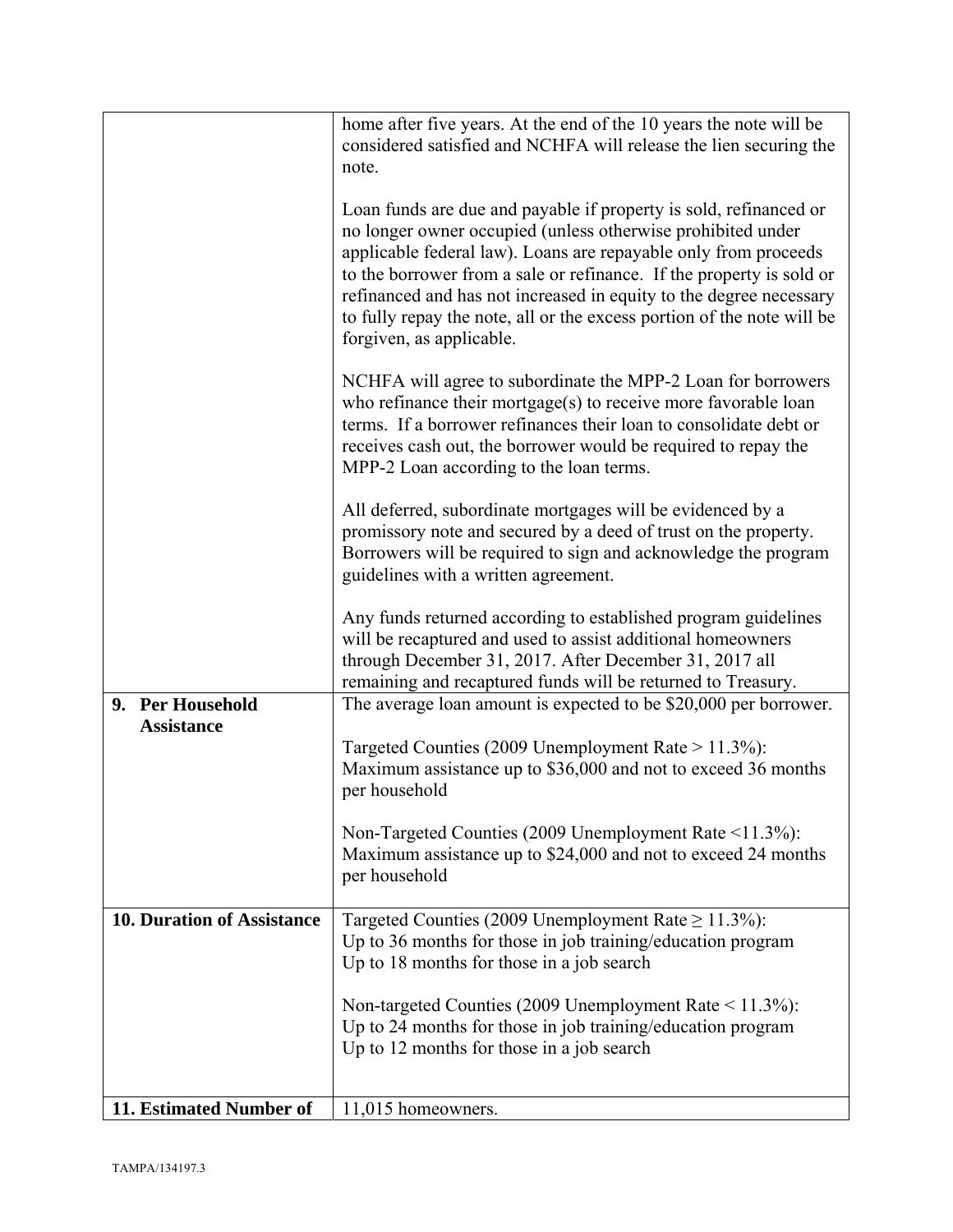| Participating<br><b>Households</b>                               | Estimated number served based on average loan amount of<br>\$20,000 per homeowner.                                                                                                                                                                                                                                                                                                                                                                                                                                                                                                                                                                                                                                                                                                                                                                                                                                                                                                          |
|------------------------------------------------------------------|---------------------------------------------------------------------------------------------------------------------------------------------------------------------------------------------------------------------------------------------------------------------------------------------------------------------------------------------------------------------------------------------------------------------------------------------------------------------------------------------------------------------------------------------------------------------------------------------------------------------------------------------------------------------------------------------------------------------------------------------------------------------------------------------------------------------------------------------------------------------------------------------------------------------------------------------------------------------------------------------|
| 12. Program Inception/<br><b>Duration</b>                        | Program will startup within 45-90 days of Treasury approval and<br>program funds are expected to last up to 4 years. Recaptured<br>funds may be recycled and used in the program up until December<br>31, 2017.                                                                                                                                                                                                                                                                                                                                                                                                                                                                                                                                                                                                                                                                                                                                                                             |
| 13. Program Interaction<br>with Other HFA<br><b>Programs</b>     | Borrowers can access more than one of our HHF programs, if<br>needed and appropriate. For example, a borrower can receive<br>MPP-2 assistance while they look for a new job and then receive<br>Second Mortgage Refinance Program or Permanent Loan<br>Modification Program assistance once they secure a new job.                                                                                                                                                                                                                                                                                                                                                                                                                                                                                                                                                                                                                                                                          |
| 14. Program Interaction<br>with HAMP                             | The MPP-2 would help borrowers who need more than the 3-6<br>months of assistance available through the new Home Affordable<br>Unemployment Program (UP), which began in August, 2010.<br>Borrowers who are eligible for MPP-2 would not be required to<br>participate in UP prior to receiving assistance with MPP-2.<br>In addition, MPP-2 would also help borrowers who don't qualify<br>for assistance under the new UP because they are more than 3<br>months behind in mortgage payments and/or they are not<br>currently receiving unemployment (i.e. self-employed<br>homeowners).<br>Finally, borrowers can receive HAMP assistance prior to or after<br>receiving Hardest-Hit Fund assistance. For example, a borrower<br>may receive UP assistance for 3-6 months and then receive MPP-<br>2 assistance for several more months, if needed.<br>Once MPP-2 assistance has ended, a borrower may be eligible to<br>receive a loan modification from HAMP, if needed, and eligible. |
| 15. Program Leverage<br>with Other Financial                     | None                                                                                                                                                                                                                                                                                                                                                                                                                                                                                                                                                                                                                                                                                                                                                                                                                                                                                                                                                                                        |
| <b>Resources</b><br>16. Qualify as an<br>Unemployment<br>Program | $\overline{\mathsf{M}}$ Yes<br>$\Box$ No                                                                                                                                                                                                                                                                                                                                                                                                                                                                                                                                                                                                                                                                                                                                                                                                                                                                                                                                                    |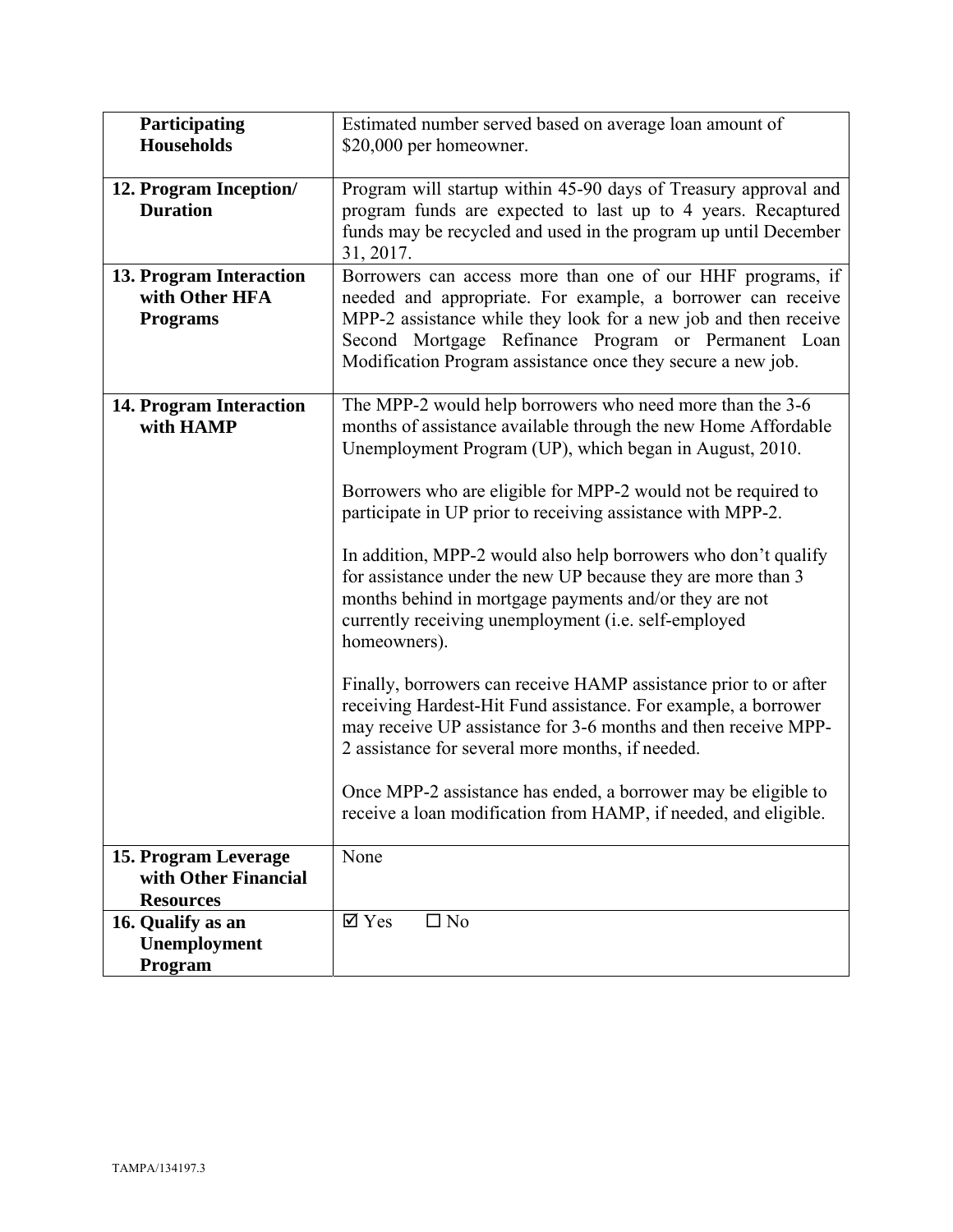# **NCHFA Second Mortgage Refinance Program (SMRP) Guidelines Summary**

| 1. | Program Overview                                                 | Government officials have estimated about 50% of troubled<br>borrowers have a second mortgage. Homeowners are frequently<br>unable to make their second mortgage payment and are in danger<br>of losing their homes to foreclosure. The Second Mortgage<br>Refinance Program (SMRP) will benefit homeowners, who<br>through no fault of their own, are financially unable to make their<br>second mortgage payment because of a prior job loss, reduced<br>income, or other program eligible hardship.<br>This program will provide a more affordable housing expense by<br>refinancing the second mortgage to a 10 year, $0\%$ interest, non-<br>recourse deferred-payment forgivable subordinate loan. |
|----|------------------------------------------------------------------|----------------------------------------------------------------------------------------------------------------------------------------------------------------------------------------------------------------------------------------------------------------------------------------------------------------------------------------------------------------------------------------------------------------------------------------------------------------------------------------------------------------------------------------------------------------------------------------------------------------------------------------------------------------------------------------------------------|
| 2. | Program Goals                                                    | To assist 1,000 homeowners facing foreclosure in targeted or<br>"hardest hit" counties, those with 2009 unemployment rates at or<br>above 11.3%.                                                                                                                                                                                                                                                                                                                                                                                                                                                                                                                                                         |
|    |                                                                  | The goal of this program is to extinguish the existing second<br>mortgage and replace it with a 10 year, 0% interest, non-recourse,<br>deferred-payment forgivable subordinate loan. This will reduce<br>the borrower's monthly mortgage payment and in some instances<br>may expedite movement of a qualified applicant into a HAMP<br>first mortgage modification process.                                                                                                                                                                                                                                                                                                                             |
| 3. | Target Population/                                               | Our target population will be homeowners facing foreclosure in                                                                                                                                                                                                                                                                                                                                                                                                                                                                                                                                                                                                                                           |
| 4. | Areas                                                            | counties with a 2009 unemployment rates at or above 11.3%.<br>\$15,000,000.00                                                                                                                                                                                                                                                                                                                                                                                                                                                                                                                                                                                                                            |
|    | Program Allocation<br>(Excluding)<br>Administrative<br>Expenses) |                                                                                                                                                                                                                                                                                                                                                                                                                                                                                                                                                                                                                                                                                                          |
| 5. | Borrower Eligibility<br>Criteria                                 | Eligible homeowners must be those facing foreclosure due to<br>recent unemployment, loss of income, reduction in income, or<br>other demonstrated financial hardships. Homeowners will be<br>required to provide a financial hardship affidavit with appropriate<br>documentation on the cause of the hardship.<br>Satisfactory 1st and $2nd$ mortgage payment history prior to job<br>loss, reduced income or other program eligible hardship.<br>Borrowers must meet program underwriting criteria.<br>Funds will be allocated on a first come/approved, first served<br>basis.                                                                                                                        |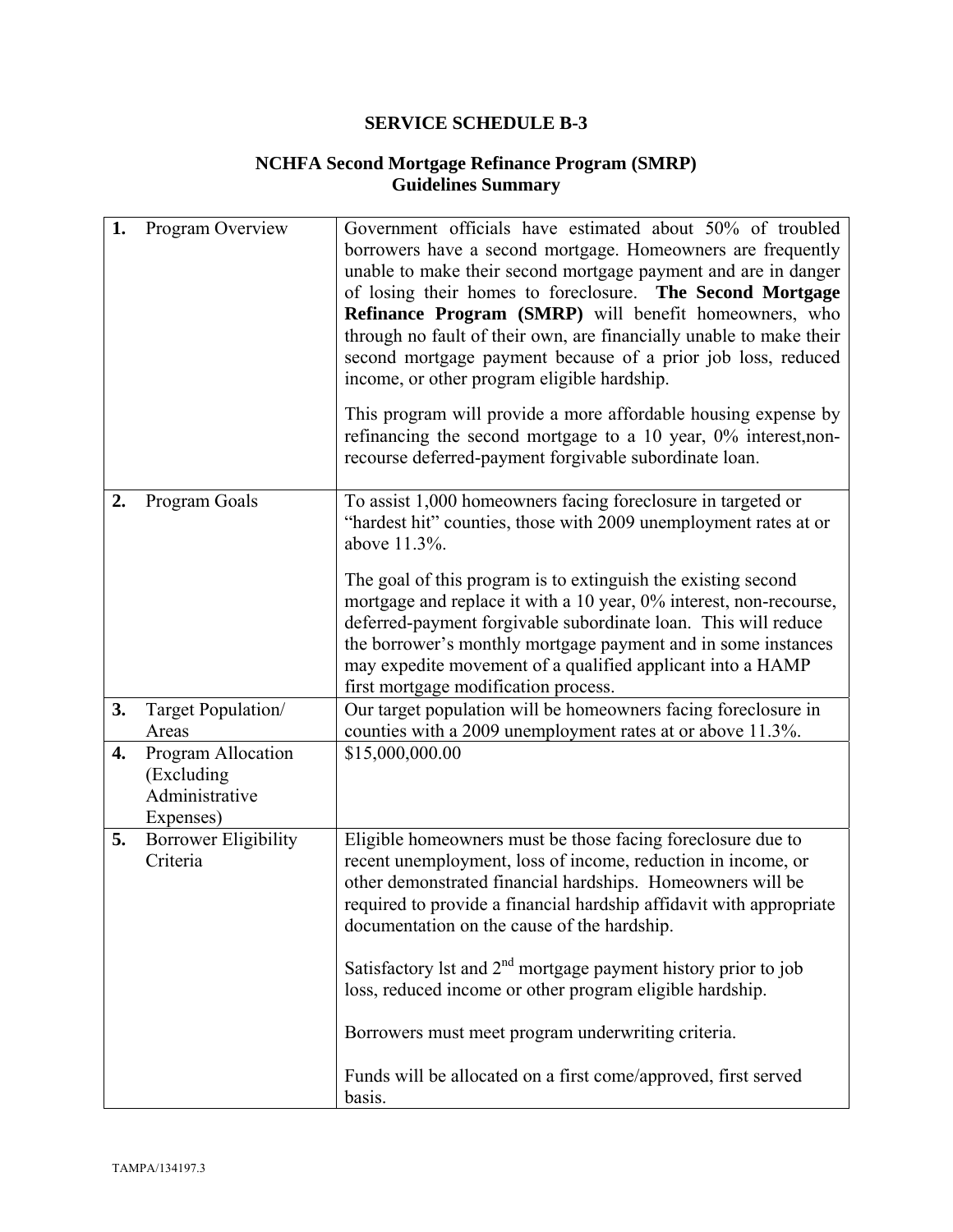| 6. | Property/Loan                  | Existing single-family homes or condominiums (attached or                                                                                                                                                                                                                                                                                                                                                                 |
|----|--------------------------------|---------------------------------------------------------------------------------------------------------------------------------------------------------------------------------------------------------------------------------------------------------------------------------------------------------------------------------------------------------------------------------------------------------------------------|
|    | Eligibility Criteria           | detached) including manufactured homes on foundations                                                                                                                                                                                                                                                                                                                                                                     |
|    |                                | permanently affixed to real estate owned by the borrower.                                                                                                                                                                                                                                                                                                                                                                 |
|    |                                | Owner-occupied, primary residences only.                                                                                                                                                                                                                                                                                                                                                                                  |
|    |                                | Combined Loan to Value cannot exceed 125%.                                                                                                                                                                                                                                                                                                                                                                                |
|    |                                | Properties must be located within North Carolina counties having<br>unemployment rates at or above 11.3% in 2009.                                                                                                                                                                                                                                                                                                         |
| 7. | Program Exclusions             | Total Unpaid Principal Balances > \$275,000                                                                                                                                                                                                                                                                                                                                                                               |
|    |                                | Manufactured homes not considered real property.                                                                                                                                                                                                                                                                                                                                                                          |
|    |                                | If the homeowner is HAMP eligible and the second mortgage is<br>held by a 2MP servicer.                                                                                                                                                                                                                                                                                                                                   |
|    |                                |                                                                                                                                                                                                                                                                                                                                                                                                                           |
| 8. | <b>Structure of Assistance</b> | Non-legal U.S. resident<br>10 year, 0% interest, non-recourse, deferred-payment forgivable                                                                                                                                                                                                                                                                                                                                |
|    |                                | subordinate loan. A forgiveness clause will reduce the loan<br>amount by 20% a year for every year the borrower stays in the                                                                                                                                                                                                                                                                                              |
|    |                                | home after five years. At the end of the 10 years the note will be                                                                                                                                                                                                                                                                                                                                                        |
|    |                                | considered satisfied and NCHFA will release the lien securing the<br>note.                                                                                                                                                                                                                                                                                                                                                |
|    |                                | Loan funds are due and payable if property is sold, refinanced or<br>no longer owner occupied (unless otherwise prohibited under<br>applicable federal law). Loans are repayable only from proceeds<br>to the borrower from a sale or refinance. If the property is sold<br>or refinanced and has not increased in equity to the degree<br>necessary to repay the note, all or a portion of the note will be<br>forgiven. |
|    |                                | All deferred subordinate mortgages will be evidenced by a<br>promissory note and secured by a deed of trust on the property.<br>Borrowers will be required to sign and acknowledge via Written<br>Agreement indicating the program guidelines and terms prior to<br>refinancing the second mortgage and obtaining a subordinate loan<br>under this program.                                                               |
|    |                                | Any funds returned according to established program guidelines<br>will be recaptured and used to assist additional homeowners<br>through December 31, 2017. After December 31, 2017 the funds<br>will be returned to Treasury.                                                                                                                                                                                            |
| 9. | Per Household                  | Under this program, eligible borrowers may receive up to \$30,000                                                                                                                                                                                                                                                                                                                                                         |
|    | Assistance                     | plus closing costs as a subordinate loan.                                                                                                                                                                                                                                                                                                                                                                                 |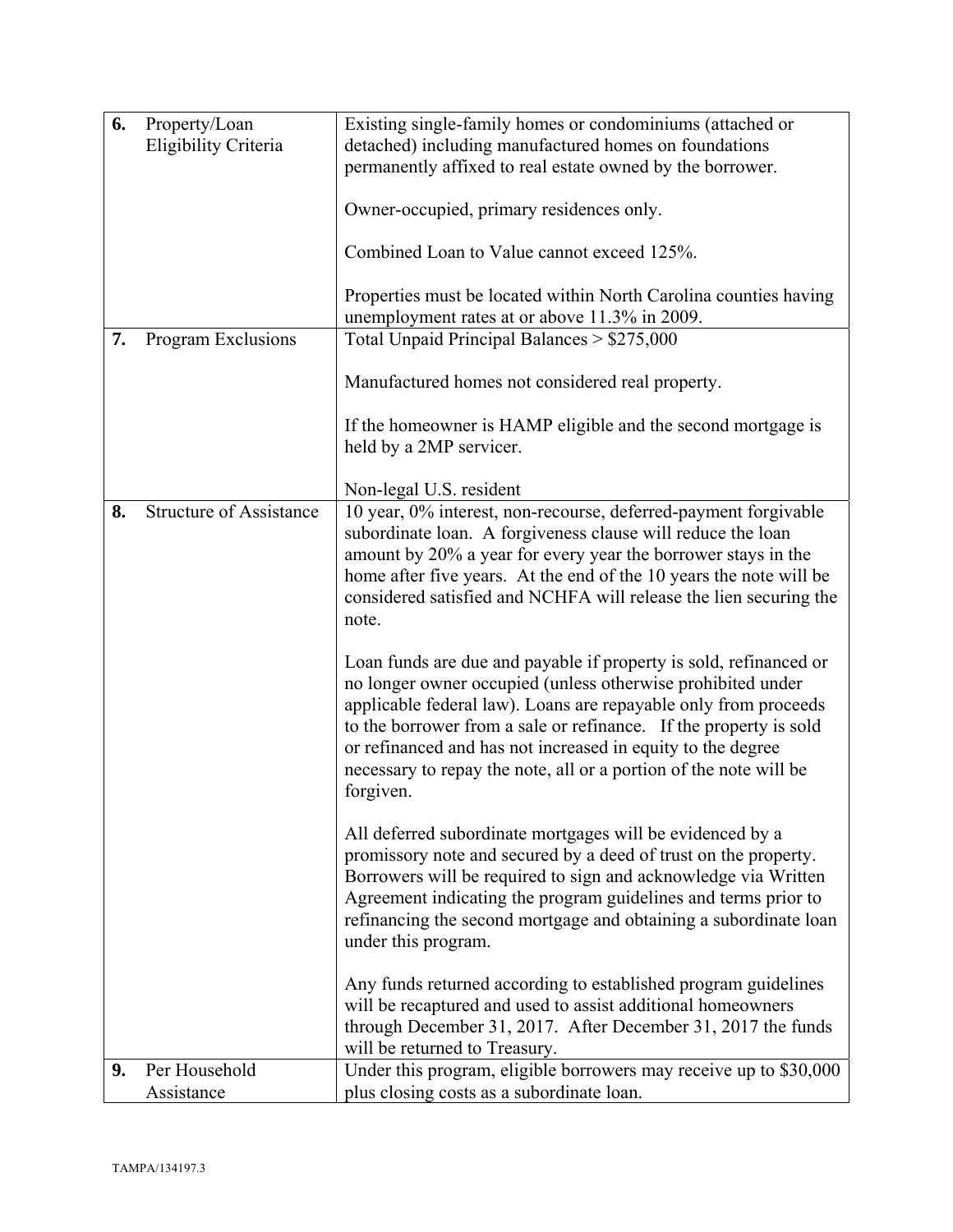| 10. Duration of Assistance<br>11. Estimated Number of<br>Participating          | If \$30,000 is insufficient to extinguish the second mortgage, the<br>Agency will only offer these funds if the second lien holder is<br>willing to take the amount supplied to extinguish the debt without<br>a deficiency judgment.<br>Assistance under SMRP is a one-time payment.<br>1,000 homeowners                                                                                                        |
|---------------------------------------------------------------------------------|------------------------------------------------------------------------------------------------------------------------------------------------------------------------------------------------------------------------------------------------------------------------------------------------------------------------------------------------------------------------------------------------------------------|
| Households                                                                      |                                                                                                                                                                                                                                                                                                                                                                                                                  |
| 12. Program Inception/<br>Duration                                              | The program will be available approximately in December                                                                                                                                                                                                                                                                                                                                                          |
| 13. Program Interactions<br>with Other Programs<br>(e.g. other HFA<br>programs) | 2010/January 2011 and will last up to 3 years.<br>Homeowners who have participated in the Mortgage Payment<br>Program (MPP) may be eligible to participate in SMRP if the<br>borrower has become reemployed and has a need.                                                                                                                                                                                      |
| 14. Program Interactions<br>with HAMP                                           | Extinguishing the second mortgage may expedite movement of<br>qualified applicants into a HAMP first modification process.                                                                                                                                                                                                                                                                                       |
| 15. Program Leverage with<br>Other Financial<br>Resources                       | If lender holds the first and second mortgage and the combined<br>loan to value (CLTV) is $> 110\%$ , the lender will be required to<br>make a minimum 20% match of the second mortgage amount.<br>If lender only holds the second mortgage and the combined loan<br>to value (CLTV) is $> 100\%$ , the second mortgage lender will be<br>required to make a minimum 20% match of the second mortgage<br>amount. |
| 16. Qualify as an<br>Unemployment<br>Program                                    | $\boxtimes$ No<br>$\Box$ Yes                                                                                                                                                                                                                                                                                                                                                                                     |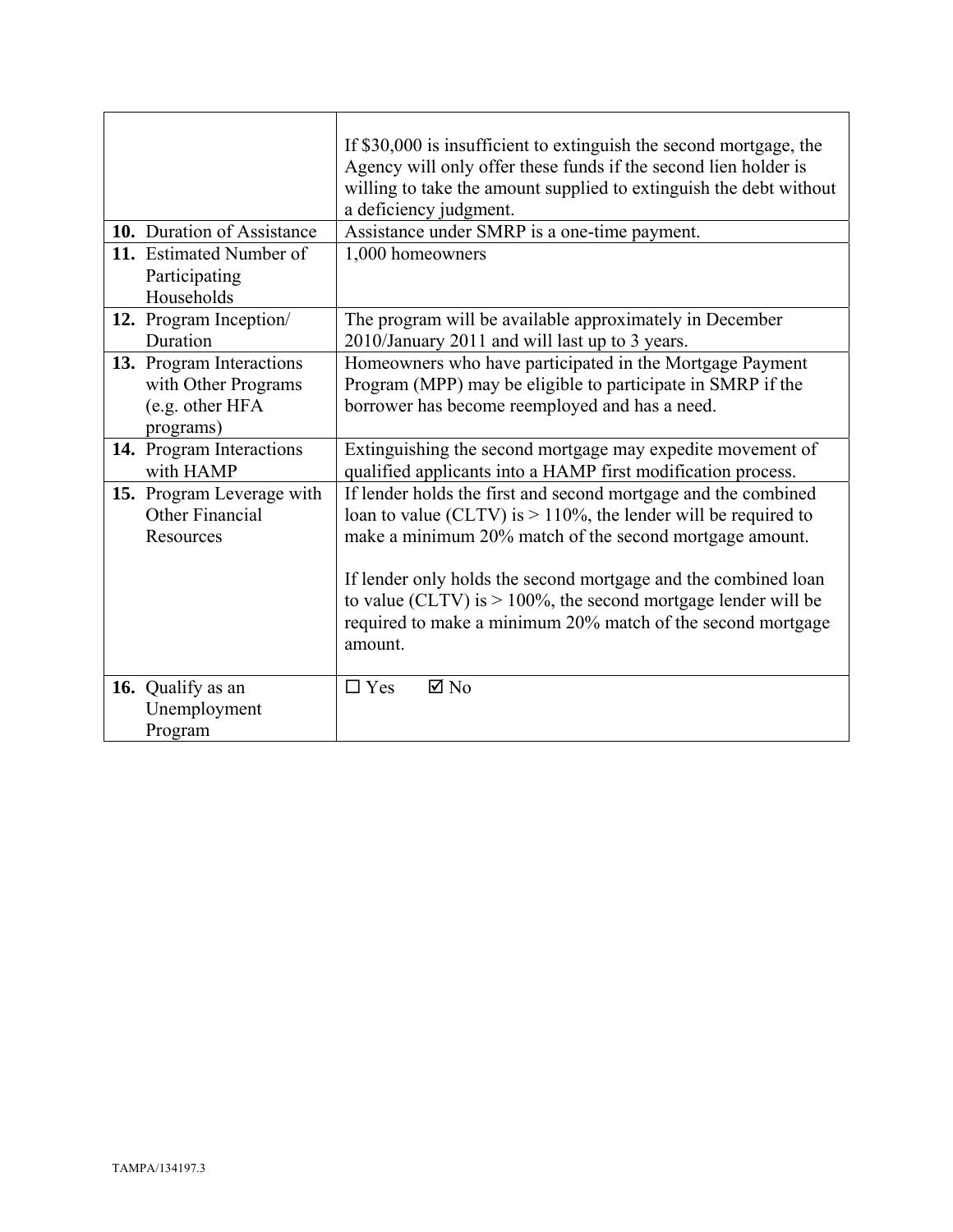# **NCHFA Permanent Loan Modification Program (PLMP) Guidelines Summary**

| 1. | Program Overview                                                | The goal of this program is to provide a quick and streamlined<br>method for modifying lst mortgage loans for homeowners whose<br>mortgages have become unsustainable as the result of a program<br>eligible hardship. The Permanent Loan Modification Program<br>(PLMP) will provide a principal reduction with the added option<br>of a rate decrease and/or term extension by the lender to achieve a<br>monthly payment that does not exceed 31% of gross monthly<br>household income. |
|----|-----------------------------------------------------------------|--------------------------------------------------------------------------------------------------------------------------------------------------------------------------------------------------------------------------------------------------------------------------------------------------------------------------------------------------------------------------------------------------------------------------------------------------------------------------------------------|
| 2. | Program Goals                                                   | To assist 440 homeowners facing foreclosure.                                                                                                                                                                                                                                                                                                                                                                                                                                               |
|    |                                                                 | The goal of the program is to decrease the number of home<br>owners losing their homes to foreclosure. Secondary goals<br>include stabilization of neighborhoods and protecting home<br>values of surrounding properties.<br>This program will provide immediate mortgage payment relief<br>and stable long term mortgage payments for the life of the loan.                                                                                                                               |
| 3. | Target Population/                                              | Homeowners suffering a program eligible financial hardship                                                                                                                                                                                                                                                                                                                                                                                                                                 |
|    | Areas                                                           | related to reduction of income or changed employment<br>circumstances.                                                                                                                                                                                                                                                                                                                                                                                                                     |
| 4. |                                                                 | This Program will be available in all North Carolina counties.<br>\$8,800,000.00                                                                                                                                                                                                                                                                                                                                                                                                           |
|    | Program Allocation<br>(Excluding<br>Administrative<br>Expenses) |                                                                                                                                                                                                                                                                                                                                                                                                                                                                                            |
| 5. | <b>Borrower Eligibility</b><br>Criteria                         | Eligible homeowners must be those with program eligible<br>financial hardship due to recent unemployment, loss of income,<br>reduction of income, or other demonstrated financial hardships.<br>Homeowners will be required to provide a financial hardship<br>affidavit with appropriate documentation on the cause of the<br>hardship.                                                                                                                                                   |
|    |                                                                 | Satisfactory mortgage payments prior to job loss, reduction in<br>income or other program eligible hardship.                                                                                                                                                                                                                                                                                                                                                                               |
|    |                                                                 | Borrowers must meet program underwriting criteria.                                                                                                                                                                                                                                                                                                                                                                                                                                         |
|    |                                                                 | Funds will be allocated on a first come/approved, first served<br>basis.                                                                                                                                                                                                                                                                                                                                                                                                                   |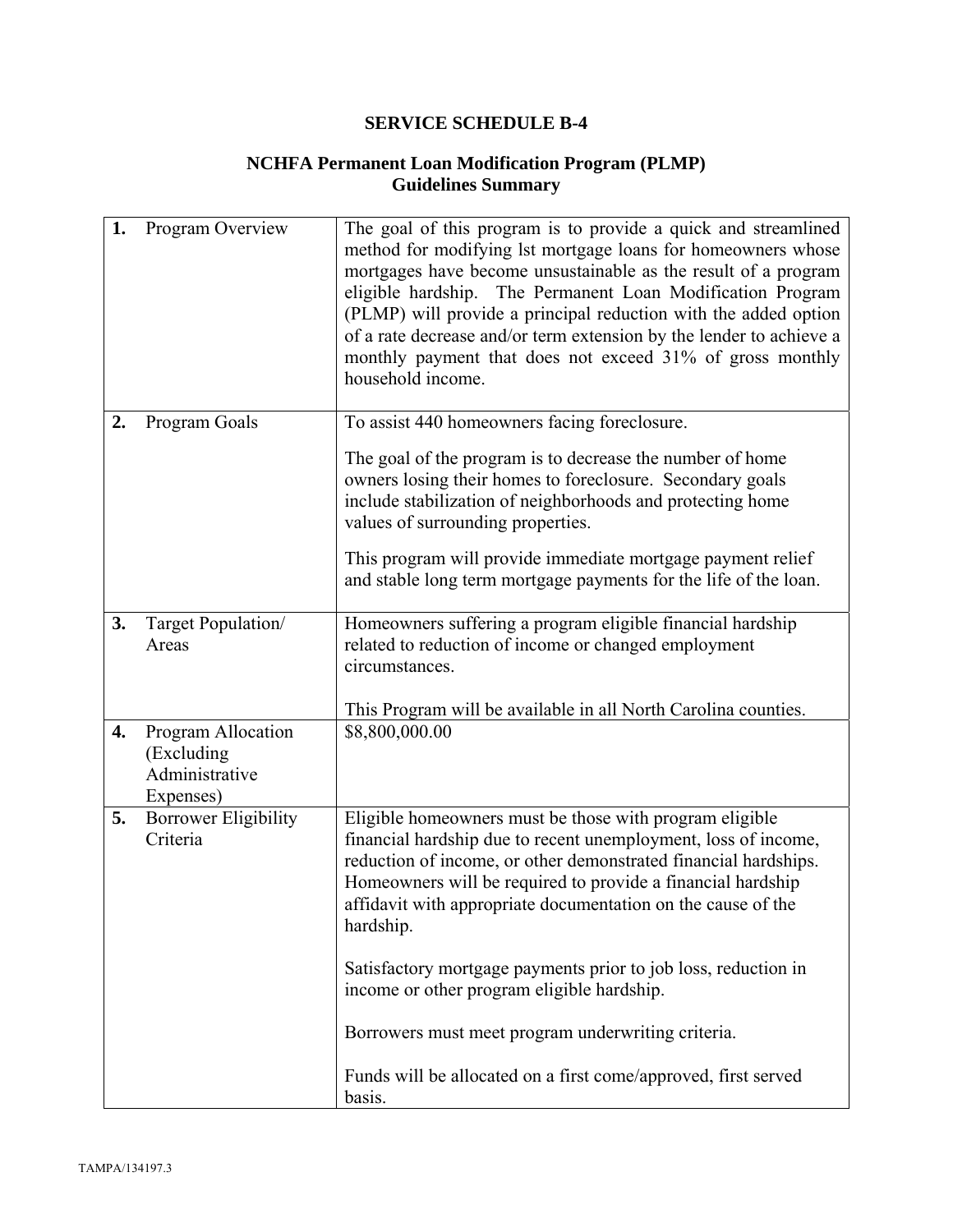| 6.<br>Property/Loan<br>Existing single-family homes or condominiums (attached or<br>Eligibility Criteria<br>detached) including manufactured homes on foundations<br>permanently affixed to real estate owned by the borrower.<br>North Carolina owner-occupied, primary residences only.                                                                                                                                      |  |
|--------------------------------------------------------------------------------------------------------------------------------------------------------------------------------------------------------------------------------------------------------------------------------------------------------------------------------------------------------------------------------------------------------------------------------|--|
| Combined Loan to Value cannot exceed 125%.                                                                                                                                                                                                                                                                                                                                                                                     |  |
| Total Unpaid Principal Balances > \$275,000<br>7.<br>Program Exclusions                                                                                                                                                                                                                                                                                                                                                        |  |
| Manufactured homes not considered real property                                                                                                                                                                                                                                                                                                                                                                                |  |
| Non-legal U.S. resident                                                                                                                                                                                                                                                                                                                                                                                                        |  |
| The term and rate reduction options will not be available to a<br>homeowner that is eligible for HAMP.                                                                                                                                                                                                                                                                                                                         |  |
| <b>Structure of Assistance</b><br>10 year, 0% interest, non-recourse, deferred-payment forgivable<br>8.<br>subordinate loan. A forgiveness clause will reduce the loan<br>amount by 20% a year for every year the borrower stays in the<br>home after five years. At the end of the 10 years the note will be<br>considered satisfied and NCHFA will release the lien securing the<br>note.                                    |  |
| Loan funds are due and payable to NCHFA if home is sold,<br>refinanced or no longer owner occupied (unless otherwise<br>prohibited under applicable federal law). Loans are repayable<br>only from proceeds to the borrower from a sale or refinance. If<br>the property is sold or refinanced and has not increased in equity<br>to the degree necessary to repay the note, all or a portion of the<br>note will be forgiven. |  |
| All deferred subordinate mortgages will be evidenced by a<br>promissory note and secured by a deed of trust on the property.<br>Borrowers will be required to sign and acknowledge via Written<br>Agreement indicating the program guidelines and terms prior to<br>modifying their loan and obtaining a subordinate loan under this<br>program.                                                                               |  |
| Any funds returned according to established program guidelines<br>will be recaptured and used to assist additional homeowners<br>through December 31, 2017. After December 31, 2017 the funds<br>will be returned to Treasury.                                                                                                                                                                                                 |  |
|                                                                                                                                                                                                                                                                                                                                                                                                                                |  |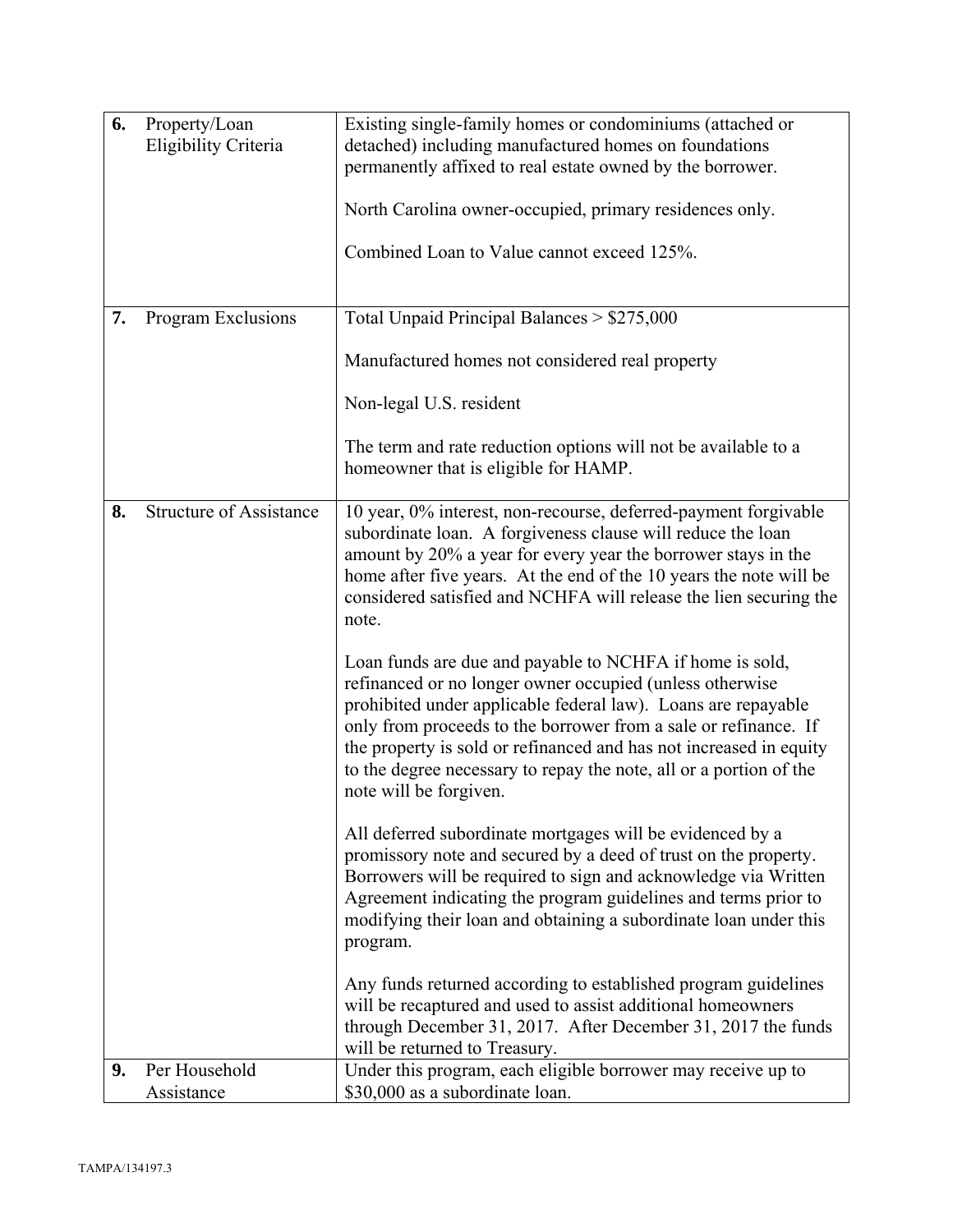| 10. Duration of Assistance                                                             | Assistance under PLMP is a one-time payment.                                                                                                                                                                                                                                                                                                                                                    |  |
|----------------------------------------------------------------------------------------|-------------------------------------------------------------------------------------------------------------------------------------------------------------------------------------------------------------------------------------------------------------------------------------------------------------------------------------------------------------------------------------------------|--|
| 11. Estimated Number of                                                                | We anticipate approximately 440 homeowners will be helped.                                                                                                                                                                                                                                                                                                                                      |  |
| Participating<br>Households                                                            |                                                                                                                                                                                                                                                                                                                                                                                                 |  |
| 12. Program Inception/<br>Duration                                                     | The program will be available approximately in February 2011<br>and will last up to 3 years.                                                                                                                                                                                                                                                                                                    |  |
| <b>13.</b> Program Interactions<br>with Other Programs<br>(e.g. other HFA<br>programs) | Homeowners who have participated in the Mortgage Payment<br>Program (MPP) may be eligible to participate in PLMP if the<br>borrower has become reemployed and has a need.                                                                                                                                                                                                                       |  |
| 14. Program Interactions<br>with HAMP                                                  | None.                                                                                                                                                                                                                                                                                                                                                                                           |  |
| 15. Program Leverage with<br>Other Financial<br>Resources                              | We will not require investors to match the contributions that are<br>made with the Hardest Hit Funds for the Permanent Loan<br>Modification Program. However, it is anticipated that certain<br>original first lien providers may consider (where permitted) a<br>reduction in interest income (interest rate reduction) or an<br>extension of loan terms as a result of the loan modification. |  |
| 16. Qualify as an<br>Unemployment<br>Program                                           | $\boxtimes$ No<br>$\square$ Yes                                                                                                                                                                                                                                                                                                                                                                 |  |